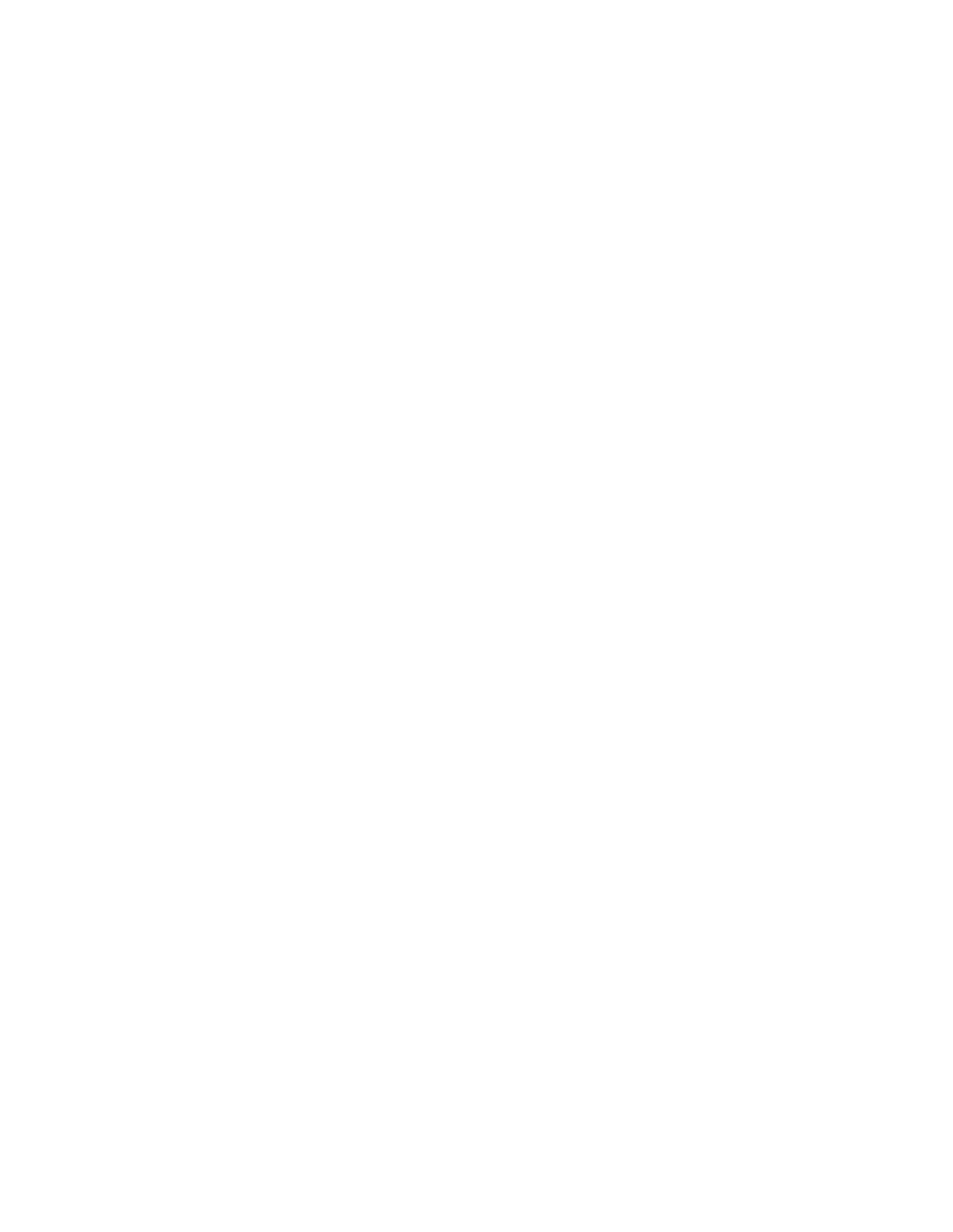### **Table of Contents**

| Chapter 1.   | Introduction                                               | $\bf{3}$   |
|--------------|------------------------------------------------------------|------------|
|              | Benefits of Vibration Analysis<br>1.1                      | 4          |
|              | 1.2<br>Using This Application Note                         | 5          |
| Chapter 2.   | <b>Converting Vibration to an Electrical Signal</b>        | 7          |
|              | Vibration Basics<br>$2.1\,$                                | 8          |
|              | 2.2<br>Transducers                                         | 12         |
|              | Selecting the Right Transducer<br>2.3                      | 16         |
|              | <b>Installation Guidelines</b><br>2.4                      | 17         |
| Chapter 3.   | Reducing Vibration to Its Components: The Frequency Domain | 19         |
|              | The Time Domain<br>3.1                                     | 19         |
|              | 3.2<br>The Frequency Domain                                | 20         |
|              | 3.3<br>Spectral Maps/Waterfalls                            | 22         |
|              | The Phase Spectrum<br>3.4                                  | 22         |
|              | Frequency Domain Analyzers<br>3.5                          | 25         |
| Chapter 4.   | Vibration Characteristics of Common Machinery Faults       | 27         |
|              | Imbalance<br>4.1                                           | 27         |
|              | 4.2<br>Rolling-Element Bearings                            | ${\bf 28}$ |
|              | 4.3<br>Oil Whirl in Fluid-Film Bearings                    | 32         |
|              | Misalignment<br>4.4                                        | 34         |
|              | Mechanical Looseness<br>4.5                                | 35         |
|              | 4.6<br>Gears                                               | 36         |
|              | <b>Blades and Vanes</b><br>4.7                             | 37         |
|              | 4.8<br>Resonance                                           | 38         |
|              | Electric Motors<br>4.9                                     | 39         |
|              | 4.10 Summary Tables                                        | 39         |
| Chapter 5.   | <b>Advanced Analysis and Documentation</b>                 | 41         |
|              | Practical Aspects of Analysis<br>5.1                       | 41         |
|              | 5.2<br>Using Phase for Analysis                            | 44         |
|              | 5.3<br>Sum and Difference Frequencies                      | 46         |
|              | Speed Normalization<br>5.4                                 | 48         |
|              | <b>Baseline Data Collection</b><br>5.5                     | 50         |
| Chapter 6.   | <b>Dynamic Signal Analyzers</b>                            | 51         |
|              | Types of DSAs<br>6.1                                       | 52         |
|              | 6.2<br>Measurement Speed                                   | 52         |
|              | 6.3<br>Frequency Resolution                                | 54         |
|              | Dynamic Range<br>6.4                                       | 56         |
|              | 6.5<br>Digital Averaging                                   | 57         |
|              | HP-IB and HP Instrument Basic<br>$6.6\,$                   | 59         |
|              | User Units and Waveform Math<br>6.7                        | 60         |
|              | Synchronous Sample Control and Order Tracking<br>6.8       | 61         |
|              | 6.9<br>Dual/Multi-channel Enhancements                     | 63         |
| Appendix A - | <b>Computed Synchronous Resampling and Order Tracking</b>  | 69         |
| Glossary     |                                                            | 75         |
| References   |                                                            | 82         |
| Index        |                                                            | 84         |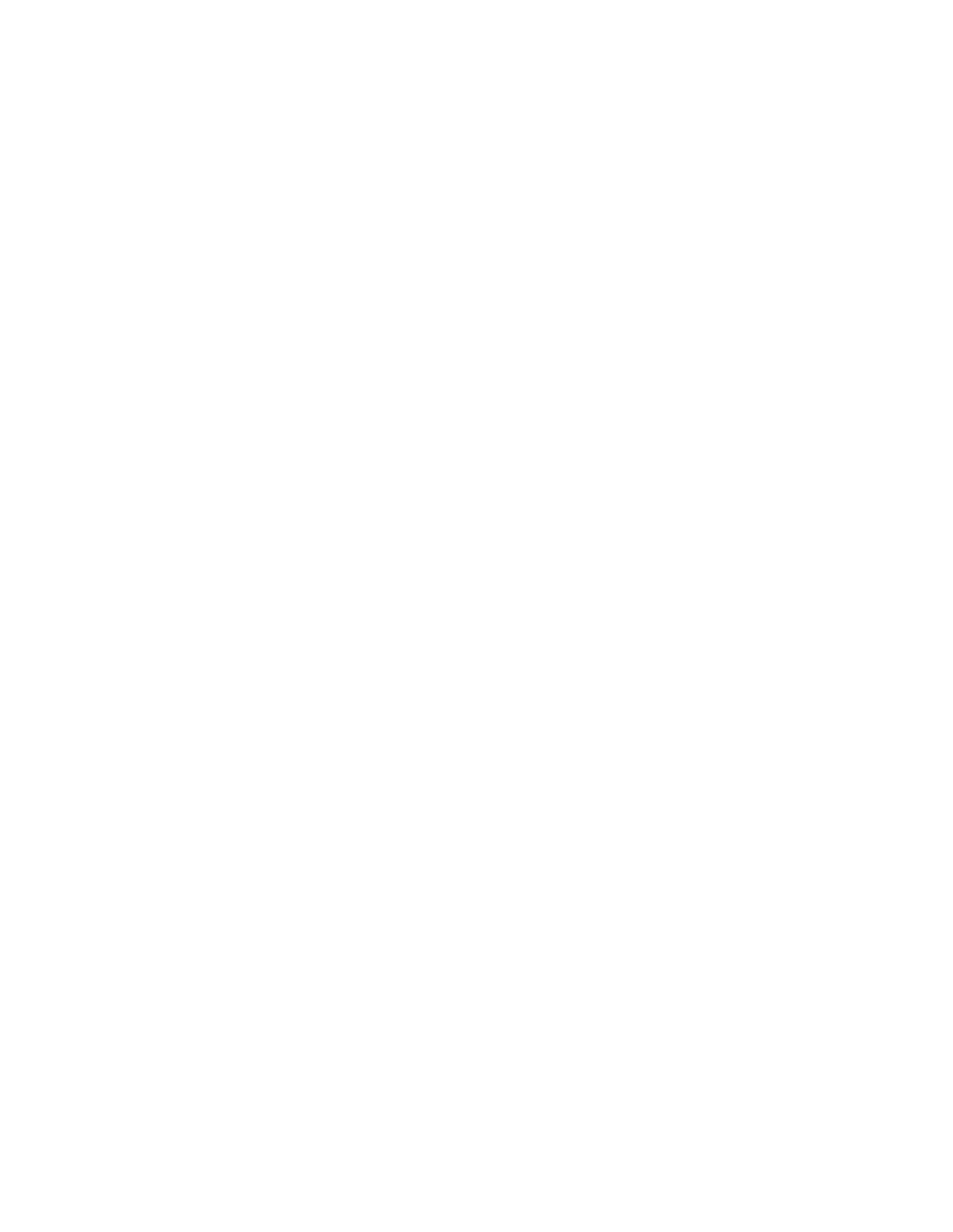### **Chapter 1 Introduction**

The analysis of machinery vibration is characterized by a number of distinct application areas. In evaluating machinery vibration its paramount to ask "What is the purpose of the measurement?". In general, the analysis will fall intoone of three distinct categories:

1) Product/machine research and development

2) Production and quality control (this includes rebuilding and overhaul)

3) In service maintenance and monitoring

In the cases of these differing application categories; the general principles and measurements are often the same, but the performance characteristics, measurement flexibility functionality and data presentation formats can vary.

The implementation of machinery vibration analysis has been made practical by the development of analysis instruments called Dynamic Signal Analyzers (DSAs). Machinery vibration is a complex combination of signals caused by a variety of internal sources of vibration. The power of DSAs lies in their ability to reduce these complex signals to their component parts. In the example of Figure 1-2, vibration is produced by residual imbalance of the rotor, a bearing defect, and meshing of the gears — each occurring at a unique frequency. By displaying vibration amplitude as a function of frequency (the vibration spectrum), the DSA makes it possible to identify the individual sources of vibration.

**Figure 1-1 Dynamic Signal Analysers are (DSAs) are the ideal instrument for analyzing machinery vibration.**



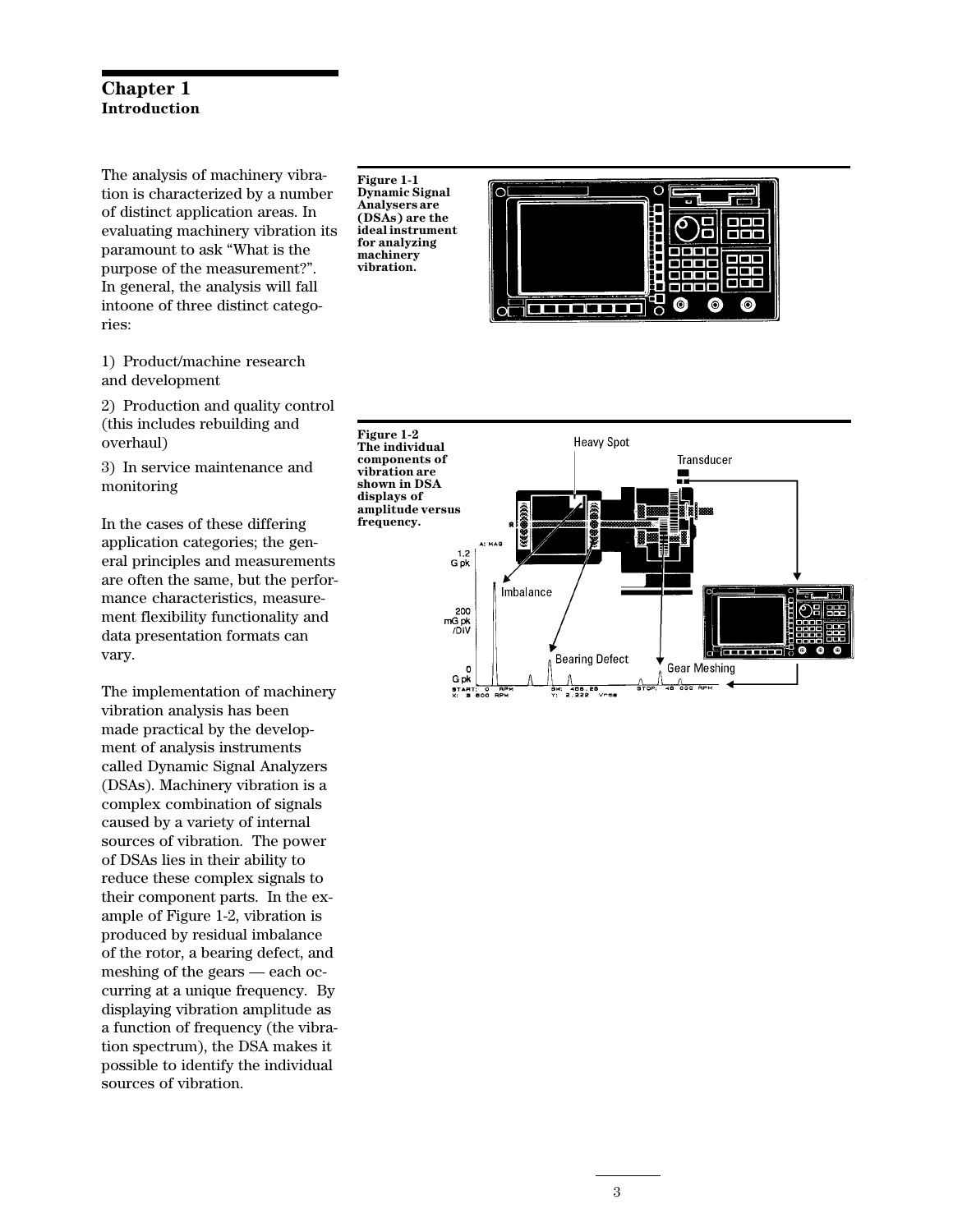Dynamic Signal Analyzers can also display the vibration amplitude as a function of time (Figure 1-3), a format that is especially useful for investigating impulsive vibration (e.g. from a chipped gear). The waterfall/spectral map format (Figure 1-4) adds a third dimension to vibration amplitude versus frequency displays. The third dimension can be time, rpm or a count triggered by an external event (e.g. load, delay from top-dead-center, etc.). DSAs come in many shapes, sizes and configurations. They range from stand- alone battery operated portables, to bench-top precision instruments, to rack-mounted computer controlled systems. They range from single-channel units up through multi-channel (~500) systems. Virtually all can be computer automated and controlled, and a wide variety of post-processing capabilities and programs are available.

This application note is a primer on analyzing machinery vibration with Dynamic Signal Analyzers. Each of the important steps in the analysis process from selecting the right vibration transducer to interpreting the information displayed is covered. The techniques described provide insight into the condition of the machinery that eliminates much of the guesswork from analysis, troubleshooting and maintenance.

### **1.1 Benefits of Vibration Analysis**

The ability to analyze and record vibration data has existed for a considerable time. Its only recently with the advent of modern DSAs that the actual detailed analysis of vibration data has become widespread and effective.





**Figure 1-4 DSA map displays illustrate changes in vibration with rpm, load, or time. This map is a collection of vibration measurements made during a machine runup.**

A: MAG 200 mG 5750 RPM 5500 RPM -5250 RPM -5000 RPM DEC 4750 RPM 4500 RPM 4250 RPM 20 4000 RPM mG START: 0 RPM BW 229.14 RPM STOP: 24 000 RPM X: 12 000 RPM Y: -55, 30 dBV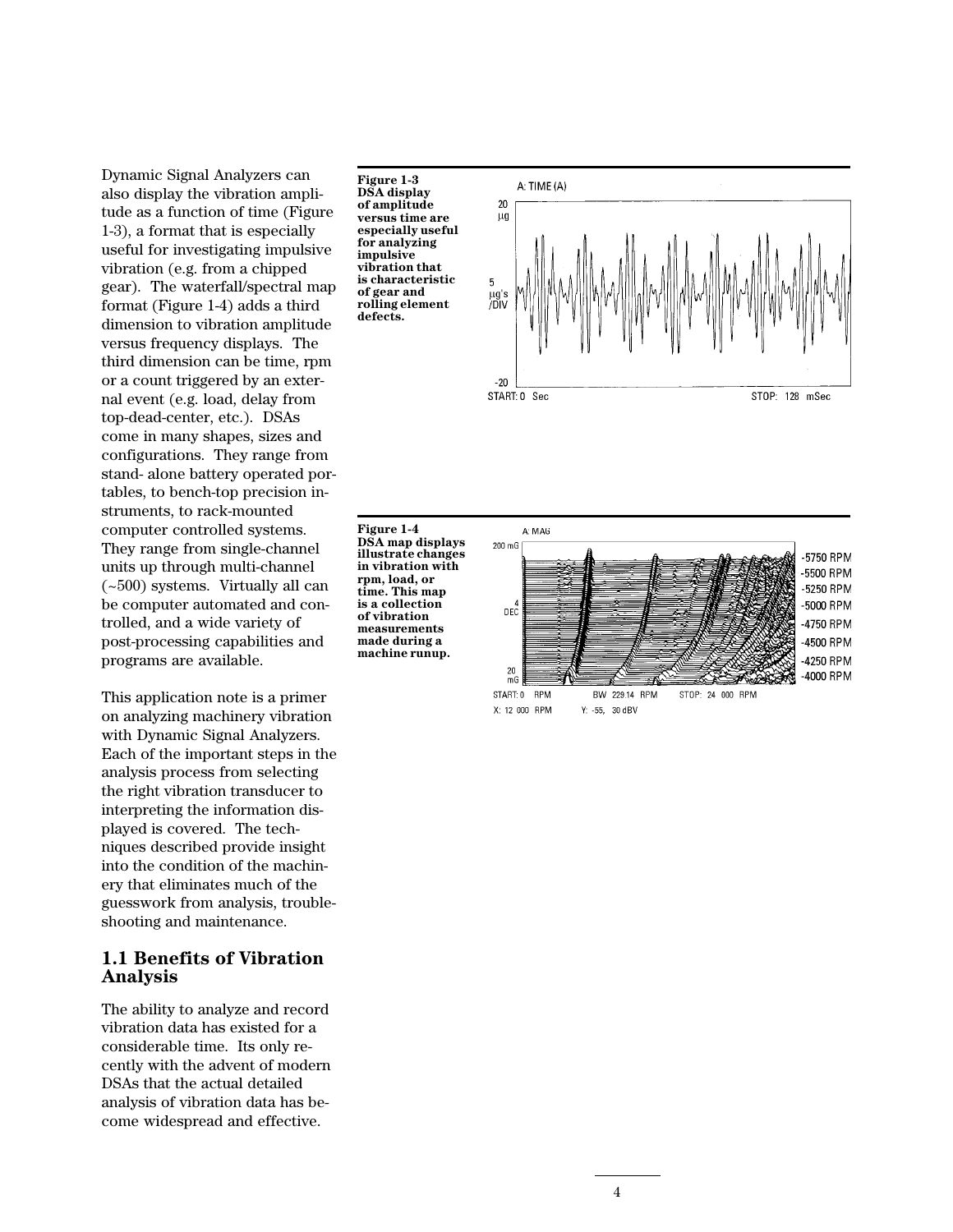The principle objectives in analyzing the vibration data are:

1) Simplify and reduce the vibration data into a more compact easily interpreted form.

2) Associate characteristics of the vibration to specific features of the machine vibrating.

3) Provide a consistent, repeatable measurement by which to characterize the vibration of a machine.

4) Identify characteristics that change with time and operating conditions, or both.

Figure 1-2 illustrates the principles presented; the vibration data is broken down into its individual frequency components by the DSA; the analysis can associate these components to particular

elements in the machine and depending upon the objective, determine whether an individual component of the vibration is abnormal. The total energy in any single component is generally small and the ability of a DSA to individually segregate this component make it a very sensitive measure of the machine. Often a very large change in an individual component will cause an extremely small change in the overall vibration level.

### **1.2 Using this Application Note**

This application note is organized around four key steps in the analysis process shown in Figure 1.2-1: (1) converting the vibration to an electrical signal, (2) reducing it to its components, (3) correlating those components with

machine defects, and (4) documenting, archiving and analyzing the results. Each of these steps is vital to analysis, and viewing the process in this manner promotes a systematic approach that increases the probability of success. The contents of each chapter, and their relation to the steps in Figure 1.2-1 are discussed below.

Two subjects beyond the scope of this note are rotor dynamics and the vibration characteristics of specific types of machinery. Rotor dynamics is required for complete analysis of the rotors used in most turbomachinery (i.e. flexible rotors) although most of the information in this note still applies (we will note circumstances when it does not).

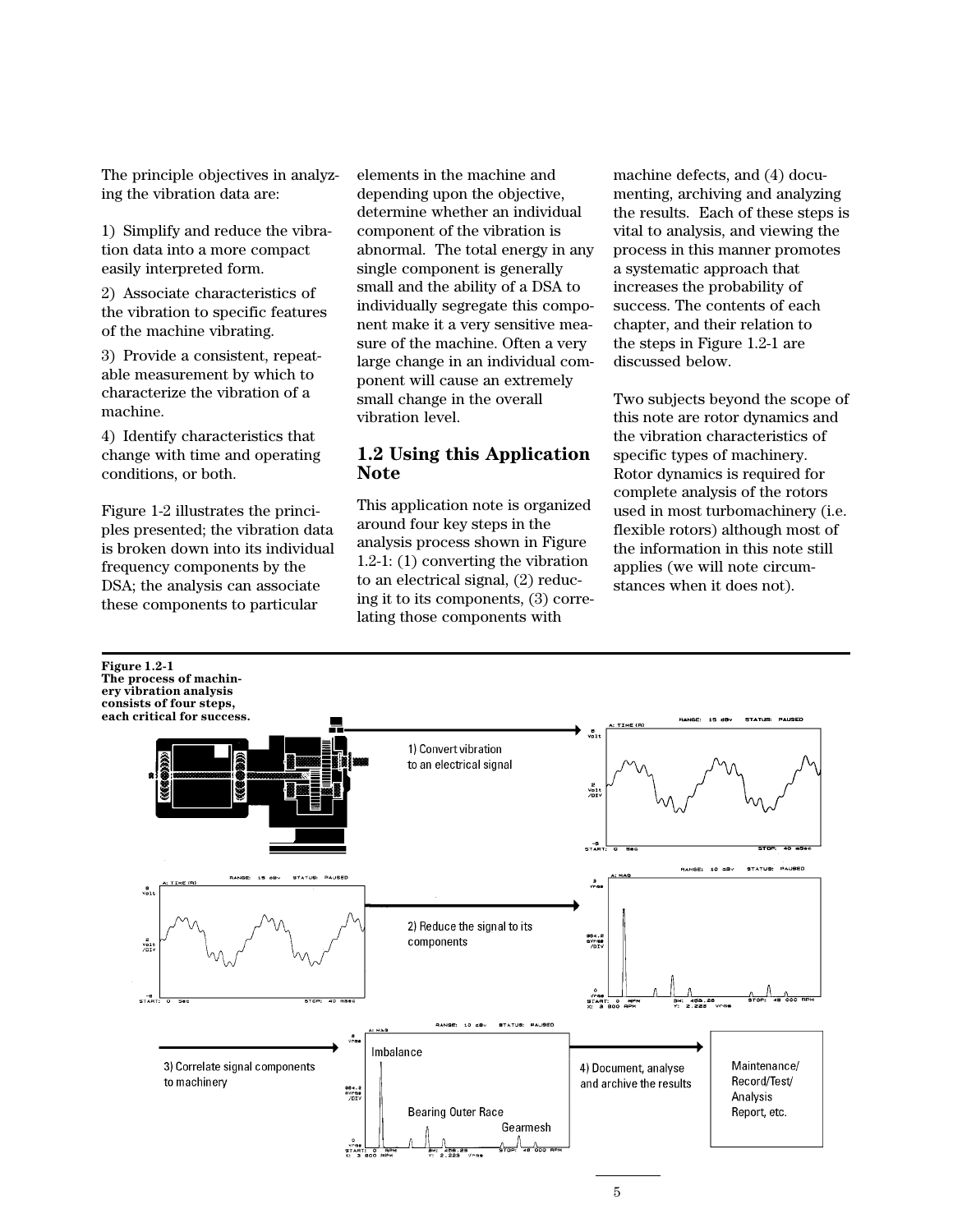Understanding the vibration characteristics of specific types of machinery is important for effective analysis. This information can be obtained from machinery manufacturers, independent training centers, and from well documented experience with similar machines.

The analysis of machinery vibration is not an easy task, and you will not fully understand each and every measurement, nor will you easily predict the effects of changes or an impending failure. What vibration analysis does provide is a valuable tool to give you additional insight into the dynamics of a rotating machine, the ability to predict most failures and diagnose the cause of excessive vibration.

#### **Chapter Overview**

#### **Chapter 2:** Converting Vibration to an Electrical Signal

Vibration is converted to an electrical signal with transducers, and effective analysis requires a signal that accurately represents the vibration. This chapter gives you the information needed to select and mount transducers.

**Chapter 3:** Reducing Vibration to its Components - The Frequency Domain The key to successful analysis is reduction of the complex signal to simple components. As shown in Figure 1-2, this is best done with a display of vibration amplitude vs. frequency – a perspective known as the frequency domain. The objective of this chapter is to provide a good working knowledge of the frequency domain.

#### **Chapter 4:** Characteristic Vibration of Common Machinery Faults

Each type of machine fault has distinctive characteristics that can be used for identification. This chapter describes the characteristics of some of the most common machinery faults.

#### Chapter 5: Advanced Analysis and Documentation

This chapter focuses on solving some of the practical problems encountered in machinery vibration analysis, such as identifying spectral relationships, order analysis, orbits, limit testing, automation and other advanced techniques.

### Chapter 6: Dynamic Signal Analyzers

DSAs feature measurement capabilities that make them the ideal instrument for machinery vibration analysis. This chapter explains why these capabilities are important, describes key aspects of each and helps discriminate between the different analyzers ranging from single-channel up through large multi-channel systems.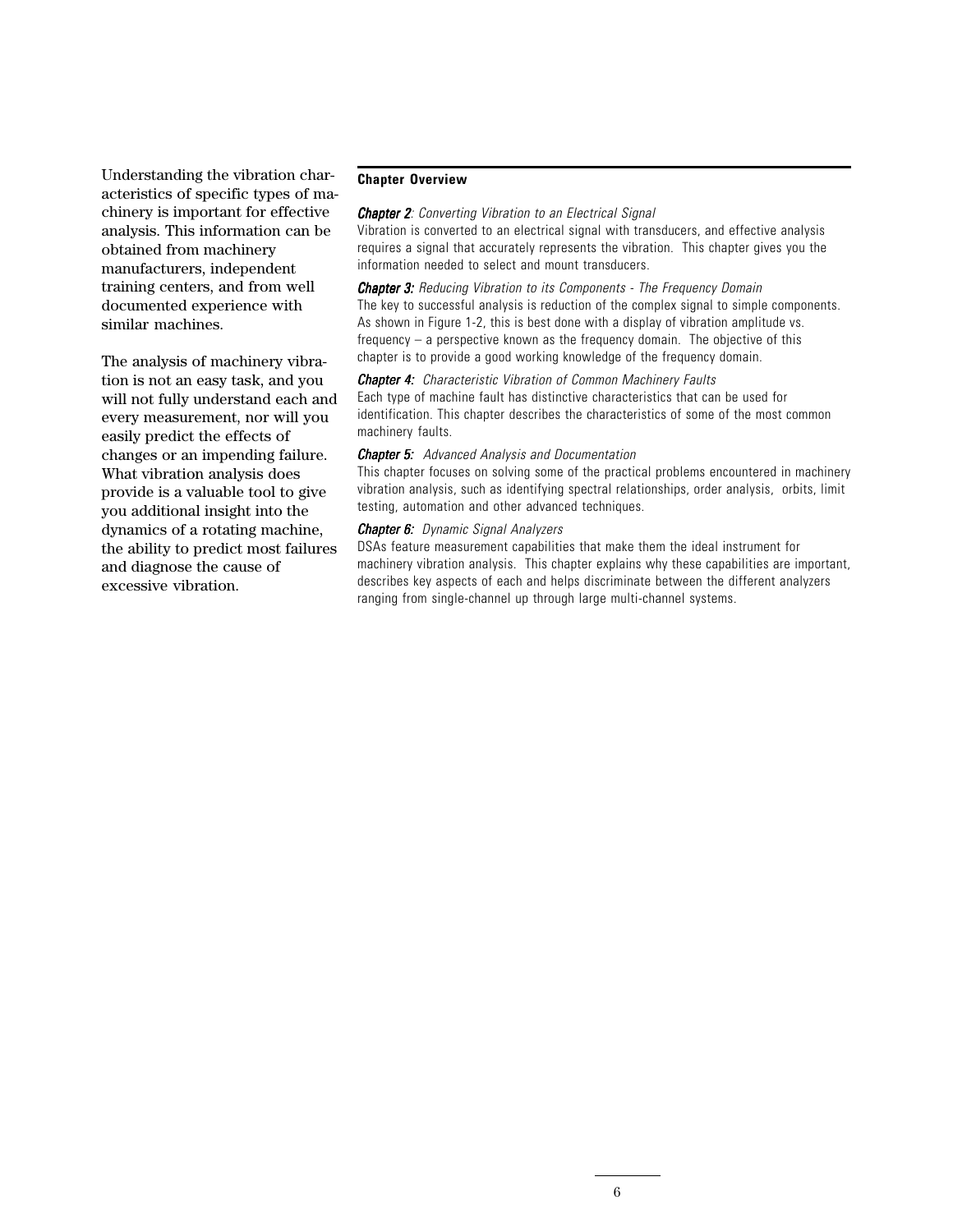### **Chapter 2 Converting Vibration to an Electrical Signal**

Before analysis can begin, vibration must be converted to an electrical signal — a task performed by vibration transducers. The key considerations in obtaining a signal that accurately represents the vibration are: (1) selecting the right type of transducer, and (2) locating and installing it correctly. The four types of transducers commonly used for machinery vibration are shown in Figure 2-1. They are differentiated by the parameter measured (i.e. displacement, velocity, or acceleration), and by the machine component measured (i.e. shaft or housing). Selection depends on the characteristics of the machine and its expected faults. Installation requires correct placement, secure mounting, and proper signal conditioning.

In addition to the motion transducer, for many measurements the operating speed of the shaft is of importance. The transducer used for this is called a tachometer; and provides a pulse type signal as opposed to the analog data normally found in motion transducers. The tachometer normally produces a fixed number of "pulses" per revolution which is in turn converted to a rotation speed by a frequency counter. Common types of tachometers include the use of the displacement probe and/or optical or magnetic sensors.

This chapter begins with a discussion of basic vibration concepts that are fundamental to understanding transducers and their installation. This is followed by a description of each of the three types of motion transducers and two common tachometer configurations. The final section of the chapter provides transducer installation guidelines.

**Figure 2.1 Four types of transducers commonly used to convert machinery vibration to an electrical signal.**



### **2.1 Vibration Basics**

Before starting our discussion of the details of transducers and vibration analysis, it is important to establish some basic concepts. The three topics we will focus on are:

(a) Vibration Parameters. Using commercially available transducers, we can measure the displacement, velocity, or acceleration of vibration. Selecting the right parameter is critical for effective analysis.

(b) Mechanical Impedance. What we can measure with transducers is the response of the machine to vibration forces caused by machinery characteristics; not the forces themselves. The mechanical impedances of the machine shaft/rotor and housing determine how they respond to vibration forces and can alter significantly the characteristics of the signal we measure. These characteristics are often non-linear in nature.

(c) Natural Frequencies. When a structure is excited by an impact, it will vibrate at one or more of its natural frequencies or resonance. These frequencies are important because they are often associated with critical speed of the machine, where residual imbalance excites the resonance. They can cause large changes in the vibration response with changes in rpm and are often associated with critical operation conditions.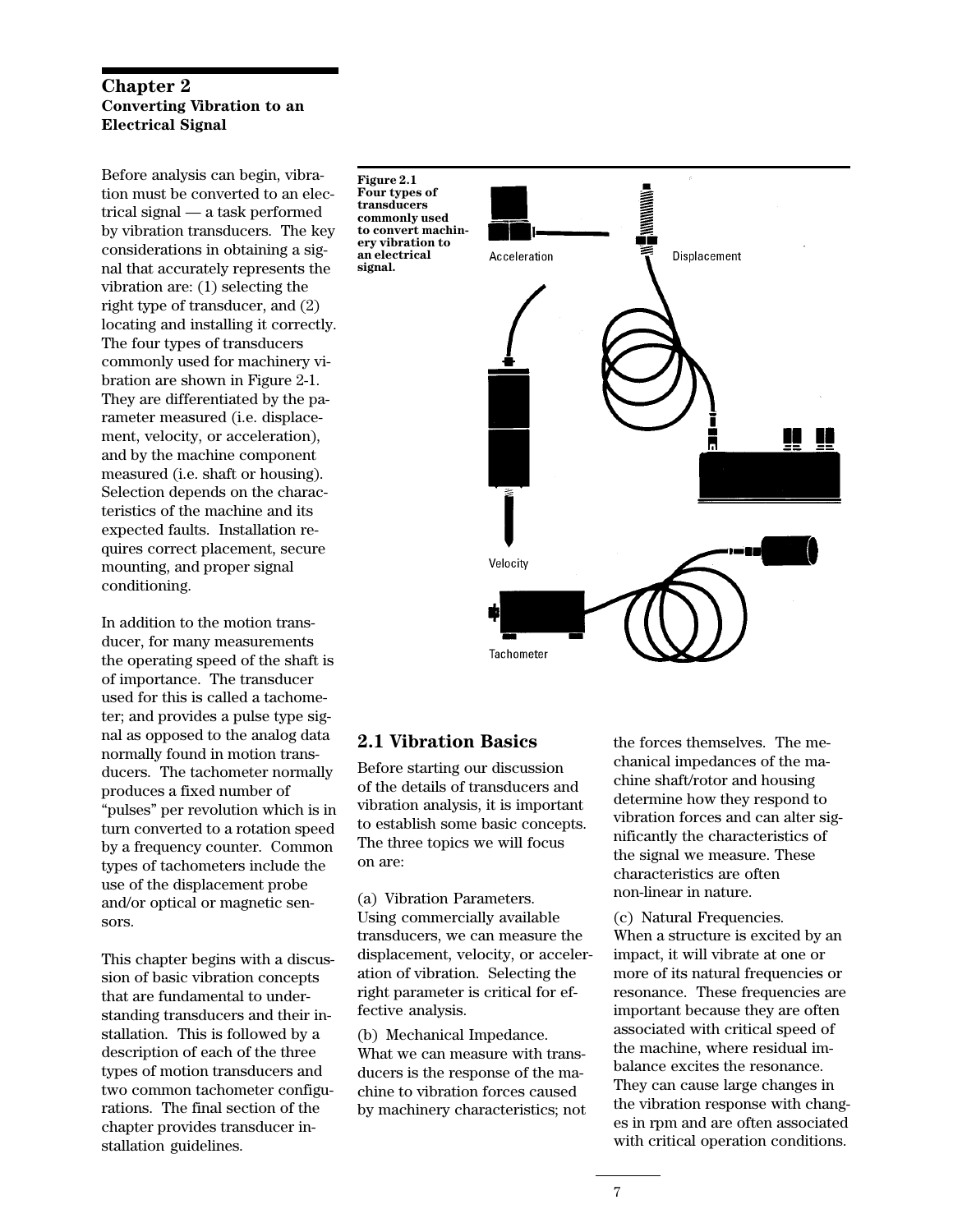#### **Vibrations Parameters**

We will start our discussion of vibration parameters by examining the vibration produced by simple imbalance. Referring to the machine rotor in Figure 2.1-1, note that the heavy spot produces arotating force that appears sinusoidal from any fixed reference position. At points A and C, the force in the direction of the reference is zero. At points B and D it is at positive and negative maximums, respectively.

The response of the rotor to such a force is a displacement which moves the center of rotation away from the geometric center (Figure 2.1-2).<sup>1</sup> A displacement measurement performed on the rotor results in approximately the same waveform as the force, with a signal amplitude approximately proportional to the magnitude of the force. It is not exactly the same because the dynamics of the rotor affect the response. This is an important point in vibration analysis, and is discussed in more detail in the next section.

The velocity and acceleration parameters of the vibration are offset in phase relative to displacement — an important consideration when using phase for analysis. Phase relationships are shown in Figure 2.1-3. Velocity, for example, is offset from displacement by 90°. At point B, when the displacement is maximum, the velocity is zero. At point C, when displacement is zero, velocity is maximum. Following the same reasoning, acceleration can be shown to be offset 90° from velocity, and thus 180° from displacement.





The amplitude of the vibration parameters also vary with rotation speed (rpm) — an important consideration in transducer selection. Velocity increases in direct proportion to frequency (f), while acceleration increases with the square of frequency. This variation with frequency, and the phase relationships shown in Figure 2.1-3 , are illustrated in the equations below. In these equations, which apply only to sinusoidal vibration, A is the vibration displacement amplitude and f is the rotor frequency of rotation (cps or Hz).

Displacement =  $A \sin(2p f t)$ Velocity =  $2p f A COS (2p f t)$ Acceleration =  $-(2p f)^2 A \sin (2p f t)$ 

The three vibration parameters are thus closely related and, in fact, can be derived from each other by a Dynamic Signal Analyzer (see Section 6.6). However, the variation in vibration amplitude

with machine speed, and transducer limitations, often mean that only one of the parameters will supply the information necessary for analysis.

The impact of variations in amplitude with rotation speed is illustrated in Figure 2.1-4. In this example, potentially dangerous vibration levels are present in a low-speed fan and a high-speed gearbox. The two items to note are: (1) displacement and acceleration levels differ widely, and (2) velocity is relatively constant.

From the first, we can conclude that frequency considerations are important in selecting a vibration parameter. Acceleration is not as good a choice for very low frequency analysis, while displacement does not work well for high frequencies. Note that these are limitations of the vibration parameter, not the transducer.

 $^{\rm 1}$  Note: This applies to shafts that do not bend in operation (i.e. rigid shafts). Flexible shafts respond somewhat differently to imbalance forces.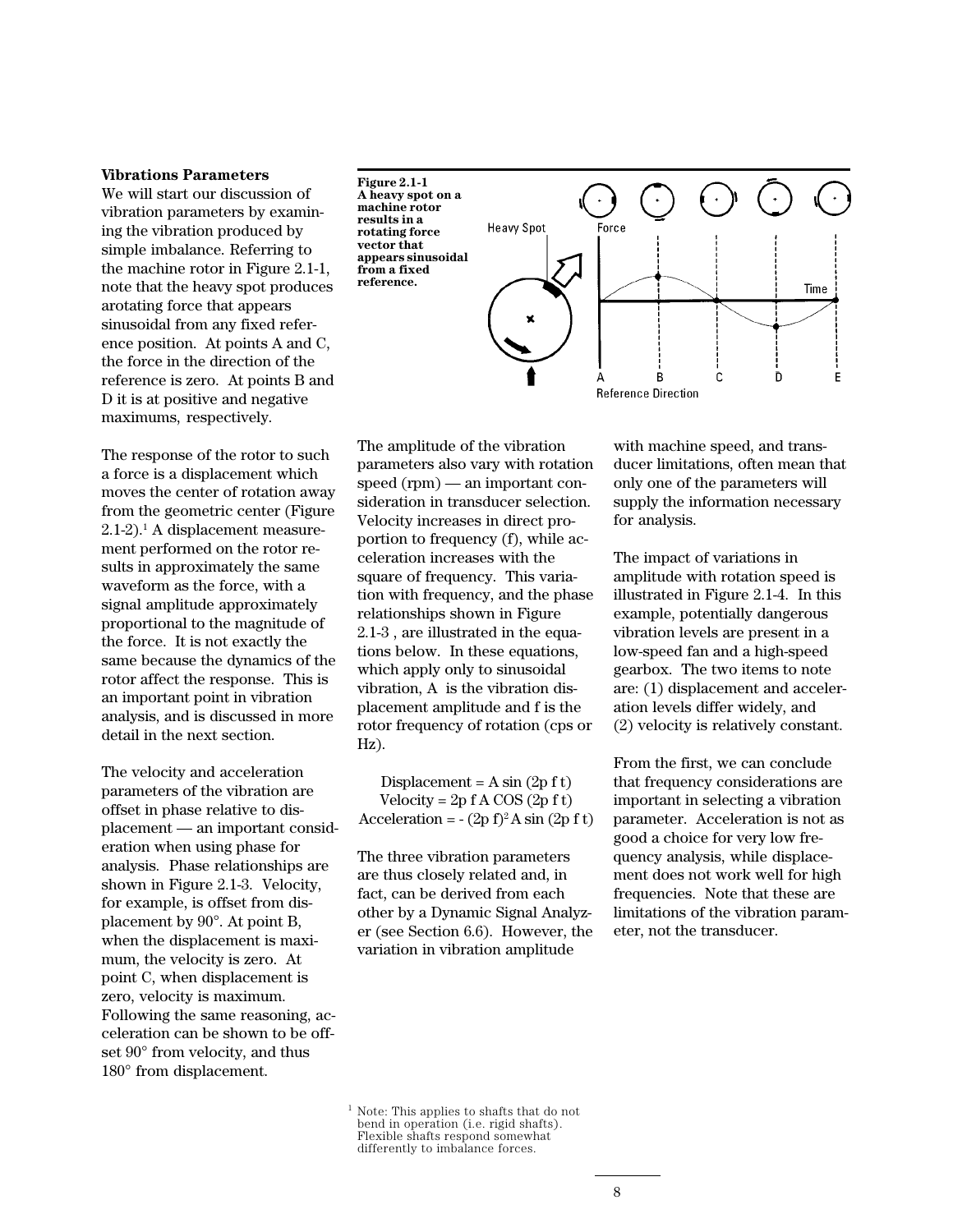Frequency range limitations of transducers are also an important consideration in parameter selection, and are discussed in Section 2.2.

The fact that velocity is a good indicator of damage, independent of machine speed, implies that it is a good parameter for general machine monitoring. That is, a vibration limit can be set independent of frequency. (Velocity remains constant with damage level because it is proportional to the energy content of vibration.) Velocity is also a good parameter for analysis, but the upper frequency limitation of velocity transducers can be a problem for gear and high-speed bladeanalysis.

### **Mechanical Impedance**

A key point illustrated by Figure 2.1-5 is that we are measuring the response of the machine to vibration forces, not the forces themselves. Thus the response characteristics of the machine its mechanical impedance — have a direct impact on the measured vibration. The two key results of this are: (1) if the response is small, the vibration will be difficult to analyze, and (2) if response changes drastically with frequency, changes in running speed can produce misleading changes in measured vibration level. These are important considerations in selecting and installing transducers.

**Figure 2.1-2 The imbalance force produces a vibration whose displacement has approximately the same waveform as the force itself.**



**Figure 2.1-3 Velocity and acceleration of the vibration are offset 90º and 180º in phase from displacement.**



**Figure 2.1-4 Two cases which illustrate the variation of vibration parameters with machine speed.**



Case 1:600 rpm fan

Displacement: 10 mils p-p Velocity: 0.3 in/sec Acceleration: 0.1g



Case 2: 15kHz gear mesh

Displacement: 1.2 mils p-p Velocity: 0.12 in/sec Acceleration: 30 g's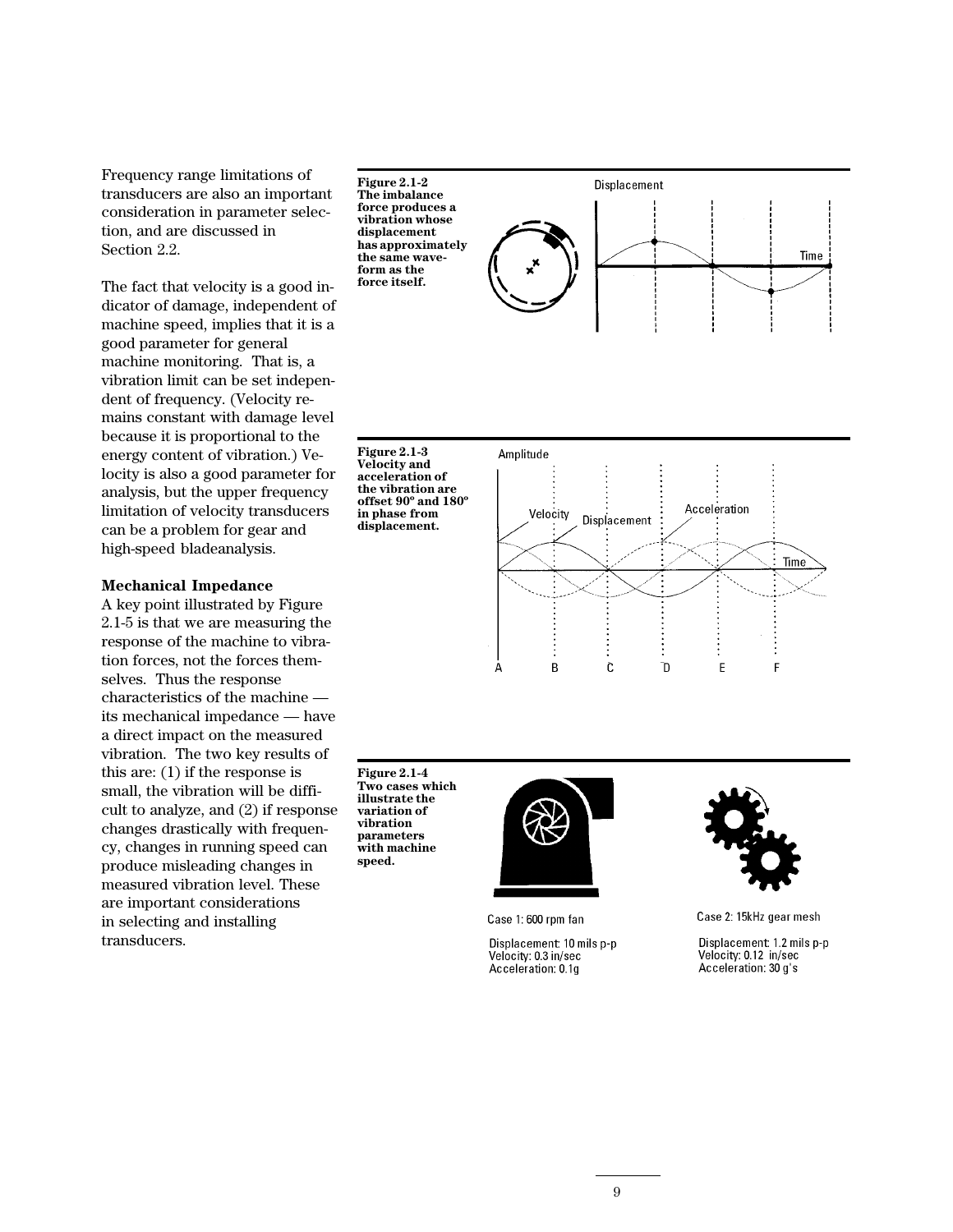The most common example of low-level response involves machines with relatively light rotors and fluid-film bearings, mounted in heavy casings. Very little shaft vibration is transmitted to the casing, and shaft vibration must be measured directly (see Figure 2.1-6). Rolling element bearings are much stiffer than most fluidfilm bearings, and transmit shaft (and their own) vibration to the machine case well.

An example of mechanical impedance that changes noticeably with speed is shown in Figure 2.1-7. This measurement shows how the ratio of acceleration response to input force might vary with frequency on a machine. Note that measurements made at speeds A and B would differ markedly in amplitude, even if the source of vibration remained the same. This illustrates why simple level measurements made on a machine whose speed varies can be misleading.

#### **Natural Frequencies**

In the plot of Figure 2.1-7, the response peaks occur at natural frequencies. These are the frequencies at which a structure will vibrate "naturally" when hit with an impact. A good illustration of natural frequency vibration is a tuning fork, which is designed to vibrate at a specific frequency when impacted (see Figure 2.1-8). When a vibration force occurs at a natural frequency, the structure will resonate (i.e. respond with a large amplitude vibration). $<sup>1</sup>$ </sup>



Measured vibration response Forces from internal defects

**Figure 2.1-6 A relatively light shaft turning in fluid-film bearings transmits little vibration to the machine housing. Its vibration must be measured directly with a displacement transducer.**



**Figure 2.1-7 A plot of vibration response versus frequency for a machine housing shows how measured vibration level can change with rpm. A defect force at frequency B produces a much larger vibration response than the same force level at frequency A.**

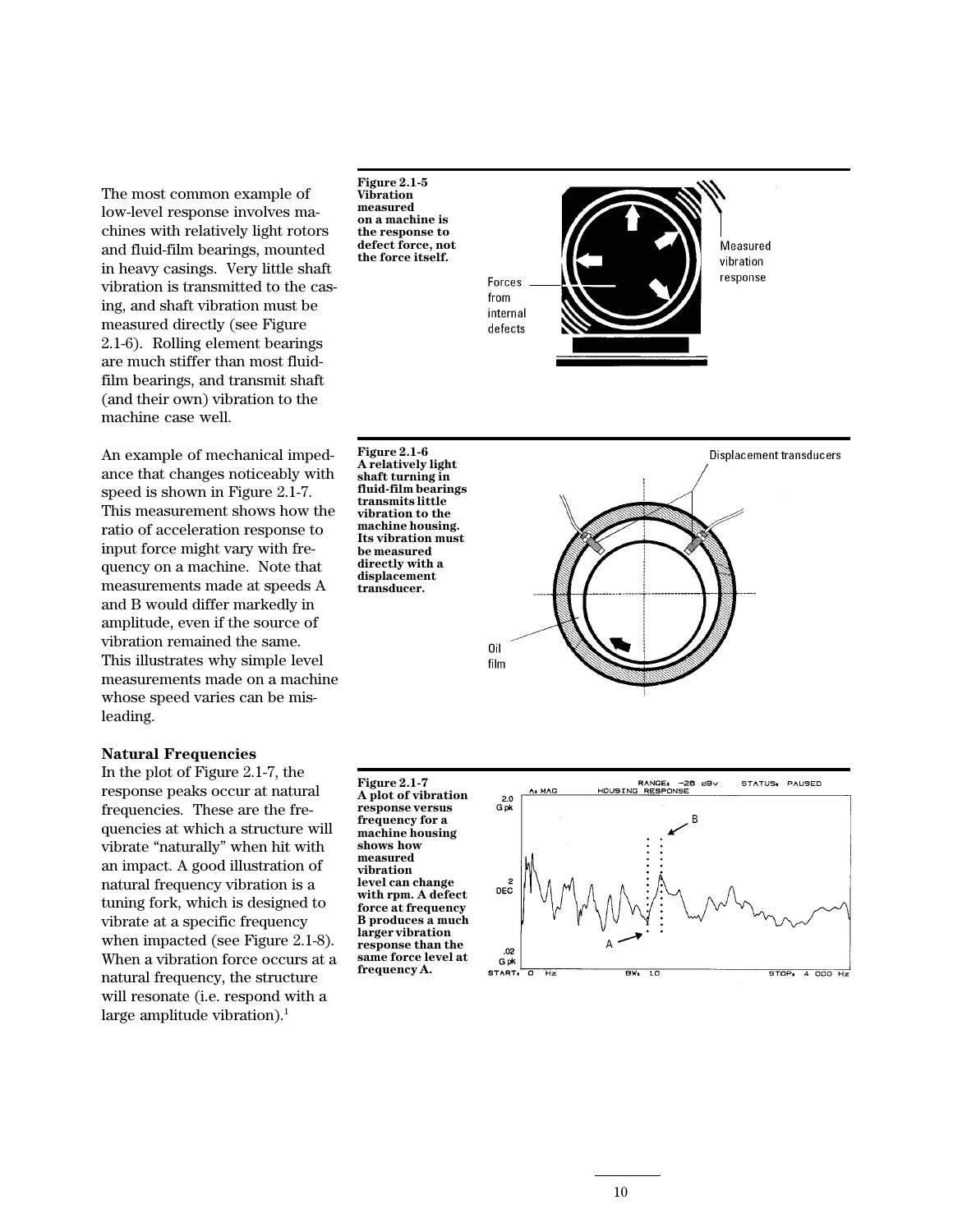Natural frequencies relate to machinery vibration analysis in three important areas: (1) resonances of the structure can cause changes in vibration level with rpm, (2) the dynamics of rotating shafts change significantly near natural frequencies (or critical speeds), and (3) resonances of transducers limit the operating frequency range of velocity transducers and accelerometers. Changes in vibration response with frequency are shown in Figure 2.1-7. Shafts which operate above or near a natural frequency of the shaft are classified as flexible, and are discussed briefly in Section 3.4. Natural frequency limits on the useful frequency range of transducers are described in the next section (2.2).

A relationship worth noting at this point is the variation in natural frequency with mass and stiffness. The equation for the natural frequency of the simple mechanical system in Figure 2.1-9 is given below, where k is stiffness and m is mass. Note that natural frequency goes up with increasing stiffness and decreasing mass.

Natural frequency  $(\omega_n) = (k/m)^{1/2}$ 

If you think of piano wires or guitar strings, the tight, lightweight ones are higher in frequency than the loose, heavy ones. This relationship is important when determining a solution to resonance problems.



**Figure 2.1-9 The natural frequency of a simple mechanical system varies with mass and stiffness.**



<sup>1</sup> Note: The subject of resonances and structural vibration is dealt with in more detail in Hewlett-Packard Application Note AN243-3. Though extremely important to analyzing and understanding machine vibration; the focus of this note is more on analyzing operating machines than on structural analysis.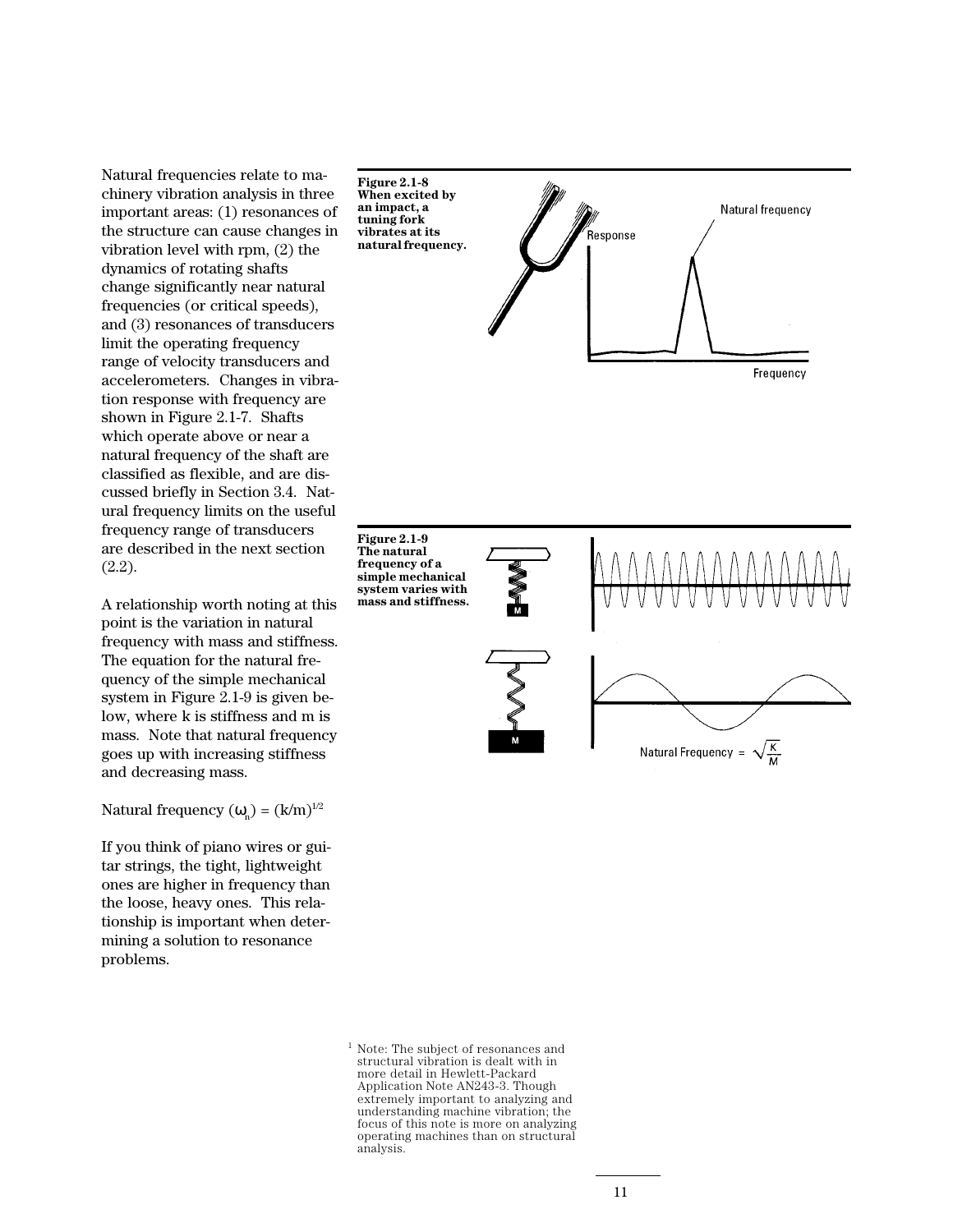### **2.2 Transducers**

In this section, each of the transducers shown in Figure 2.1 will be described. We will discuss how each one works, its important characteristics, and the most common applications. We will also discuss some common tachometer type transducers used to obtain rotation speed information on the machine.

#### **Displacement Transducers**

Noncontacting displacement transducers (also known as proximity probes<sup>1</sup>), like the one in Figure 2.2-1, are used to measure relative shaft motion directly. A high frequency oscillation is used to set up eddy currents in the shaft without actually touching it. As the shaft moves relative to the sensor, the eddy current energy changes, modulating the oscillator voltage. This signal is demodulated, providing an output voltage proportional to displacement. This is illustrated in Figure 2.2-2.

In practice, noncontacting displacement probes are used on virtually all turbomachinery because their flexible bearings (fluid film) and heavy housings result in small external responses. Some gas turbines, especially those used on aircraft, use relatively stiff rollingelement bearings, and can thus use housing-mounted transducers (velocity and acceleration) effectively.

#### **Key characteristics of displacement transducers**

(a) Displacement transducers measure relative motion between the shaft and the mount, which is usually the machine housing. Thus, vibration of a stiff shaft/bearing combination that moves the entire machine is difficult to measure with displacement transducers alone.

(b) Signal conditioning is included in the electronics. Typical outputs are 200 mV/mil or 8mV/micron (1 mil is 0.001 inches; 1 micron is 0.001 millimeters). Technically, the frequency response of displacement probes is up to 10,000 Hz (or 600,000 rpm), but as a practical matter the displacement levels at these frequencies is so low that the actual useful frequency range of proximity probes is about 500 Hz (30,000 rpm).

(c) Shaft surface scratches, out-of-roundness, and variation in electrical properties due to hardness variations, all produce a signal error. Surface treatment and run-out subtraction can be used to solve these problems [11,12].

(d) Installation is sometimes difficult, often requiring that a hole be drilled in the machine housing.

(e) The output voltage contains a dc offset of  $6 - 12$  volts, requiring the use of ac coupling for sensitive measurements. AC coupling is a feature of all DSAs, and simply means that an input capacitor is used to block the dc. The practical disadvantage of ac coupling is reduced instrument response below 1Hz (60 rpm).



<sup>1</sup> Note: We will limit our discussion to eddy current probes as they are by far the most commonly used type.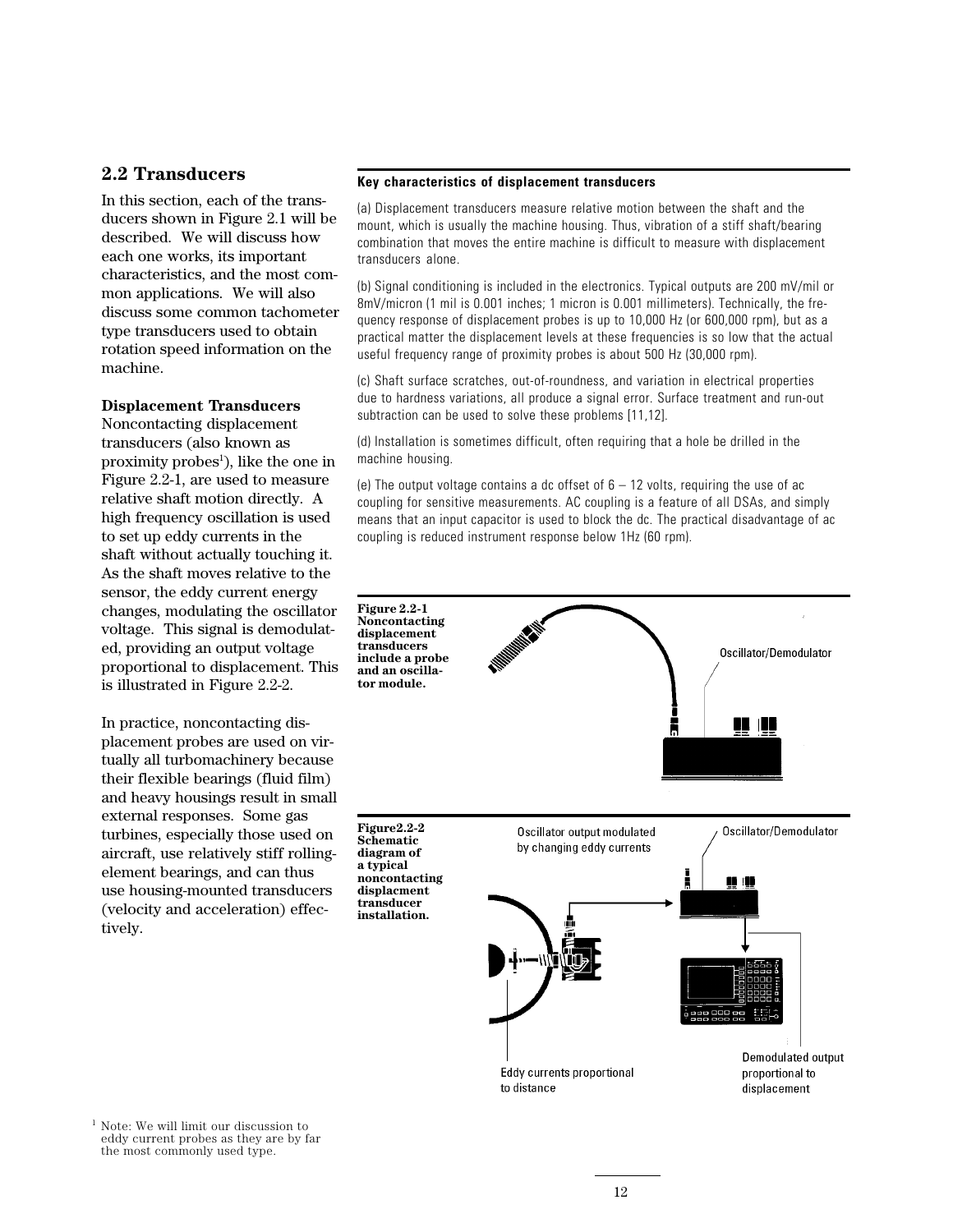#### **Velocity Transducers**

Velocity transducers were the first vibration transducer, and virtually all early work in vibration severity was done using velocity criteria. Velocity transducer construction is shown in Figure 2.2-4. The vibrating coil moving through the field of the magnet produces a relatively large output voltage that does not require signal conditioning. The amplitude of the voltage is directly proportional to the velocity of the vibration. As shown in Figure 2.2-5, the spring-massdamper system is designed for a natural frequency of 8 to 10 Hz, which allows the magnet to stay essentially fixed in space. This establishes a lower frequency limit of approximately 10 Hz (600 rpm). The upper frequency limit of 1000 to 2000 Hz is determined by the inertia of the springmass-damper system.

Historically, the velocity transducer was widely used in machinery vibration measurements; but in recent years most transducer manufacturers have replaced this technology with accelerometers that have electrically integrated outputs which provide the same functionality as velocity probes but with wider frequency range and better stability. DSAs also provide for internal integration of acceleration signals; making accelerometers the transducer of choice — due to its wider frequency response, greater accuracy and more rugged construction.

**Figure 2.2-3 A typical velocity transducer with extension probe installed.**



**Figure 2.2-4 Velocity transducer output is a current generated in the coil as it moves through the field of the stationary magnet.**



**Figure 2.2-5 Frequency response of a typical velocity transducer. Note that the natural frenquency of the magnet-springdamper system is below the operating range.**

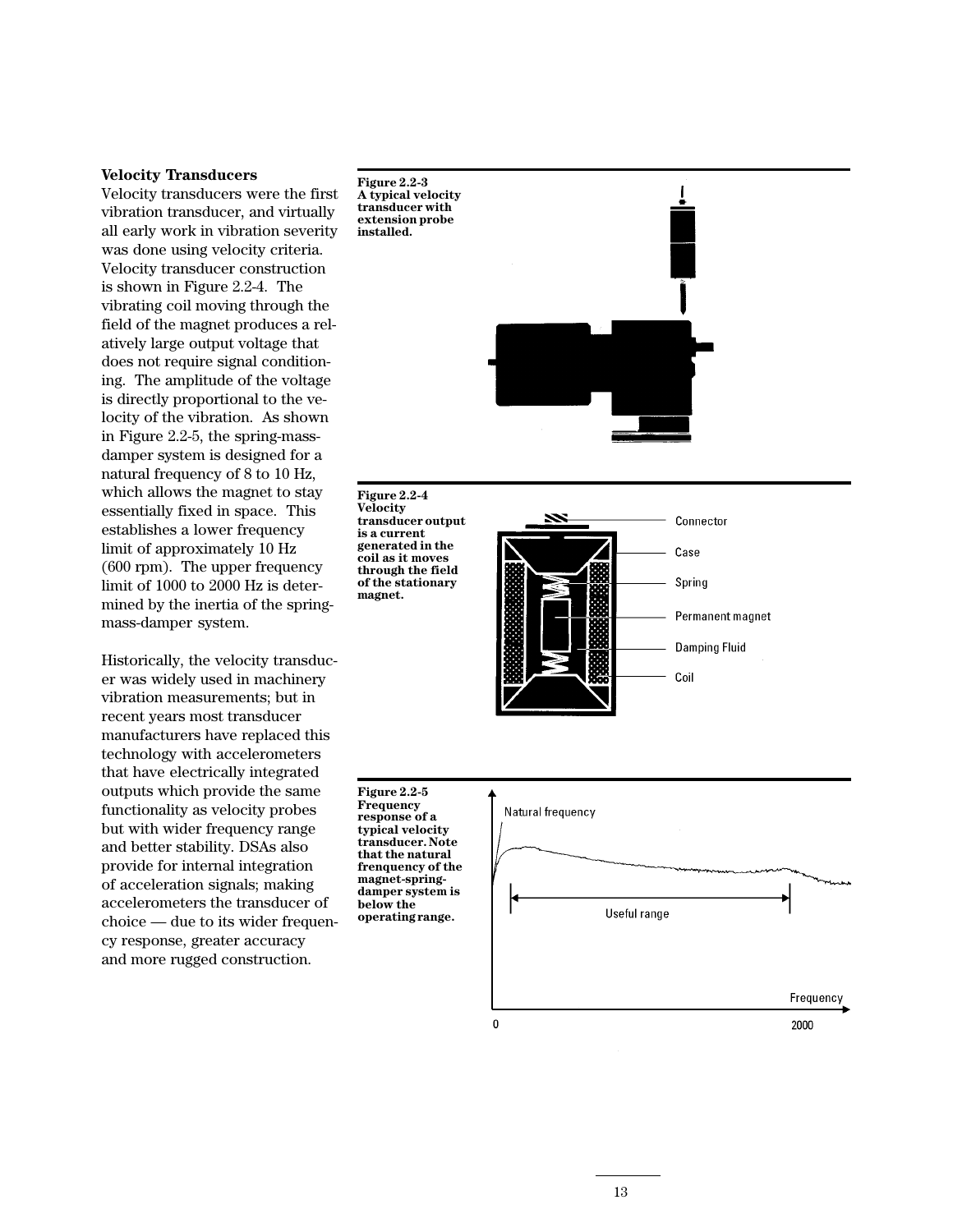#### **Accelerometers**

Accelerometers are the most popular general purpose vibration transducer. They are constructed using a number of different technologies, but for general purpose measurements and machinery vibration, the most common design is the piezoelectric quartz accelerometer. Our discussion will be limited to this type and its derivatives. Construction of a simple accelerometer is shown in Figure 2.2-7. The vibrating mass applies a force on the piezoelectric crystal that produces a charge proportional to the force (and thus to acceleration).

The frequency response of a typical accelerometer is shown in Figure 2.2-8. Note that the natural frequency is above the operating range of the transducer (unlike the velocity transducer). Operation should be limited to about 20% of the natural frequency.

Accelerometer sensitivity is largely dependent on the size of the mass, with a larger mass producing more output. High output is especially important for increasing the usability of accelerometers at low frequencies. However, in our previous discussion of natural frequency, we noted that natural frequency decreases as mass increases. Thus increased sensitivity tends to lead to lower operating frequency range and larger physical size.

#### **Key characteristics of accelerometers**

(a) Accelerometers offer the broadest frequency coverage of the three transducer types. Their weakness is at low frequency, where low levels of acceleration result in small output voltages. Their large output at high frequencies also tends to obscure lower frequency content when the transducer is used for measuring overall level. This can be overcome by models with built-in integrators giving velocity output, or by added signal processing.

(b) The low frequency response of piezoelectric accelerometers is limited to approximately 5 Hz. This can be improved with special low frequency versions of the accelerometer. An inherent problem still exists in measuring acceleration at low frequency since its level tends to decrease dramatically at low frequencies.

(c) Accelerometers are very sensitive to mounting. Handheld models are available but repeatability is very dependent upon the individual. This is increasingly true for high frequencies. When possible, accelerometers should be securely mounted using a threaded stud, high strength magnet, or industrial adhesive. The mounting surface should be flat and smooth — preferably — machined. Frequently, special mounting studs are bonded or welded in place where repeated measurements are to be made.



**accelerating mass squeezing the piezo-electric crystal stack. The force — and thusthe output voltage —is proportional to acceleration.**

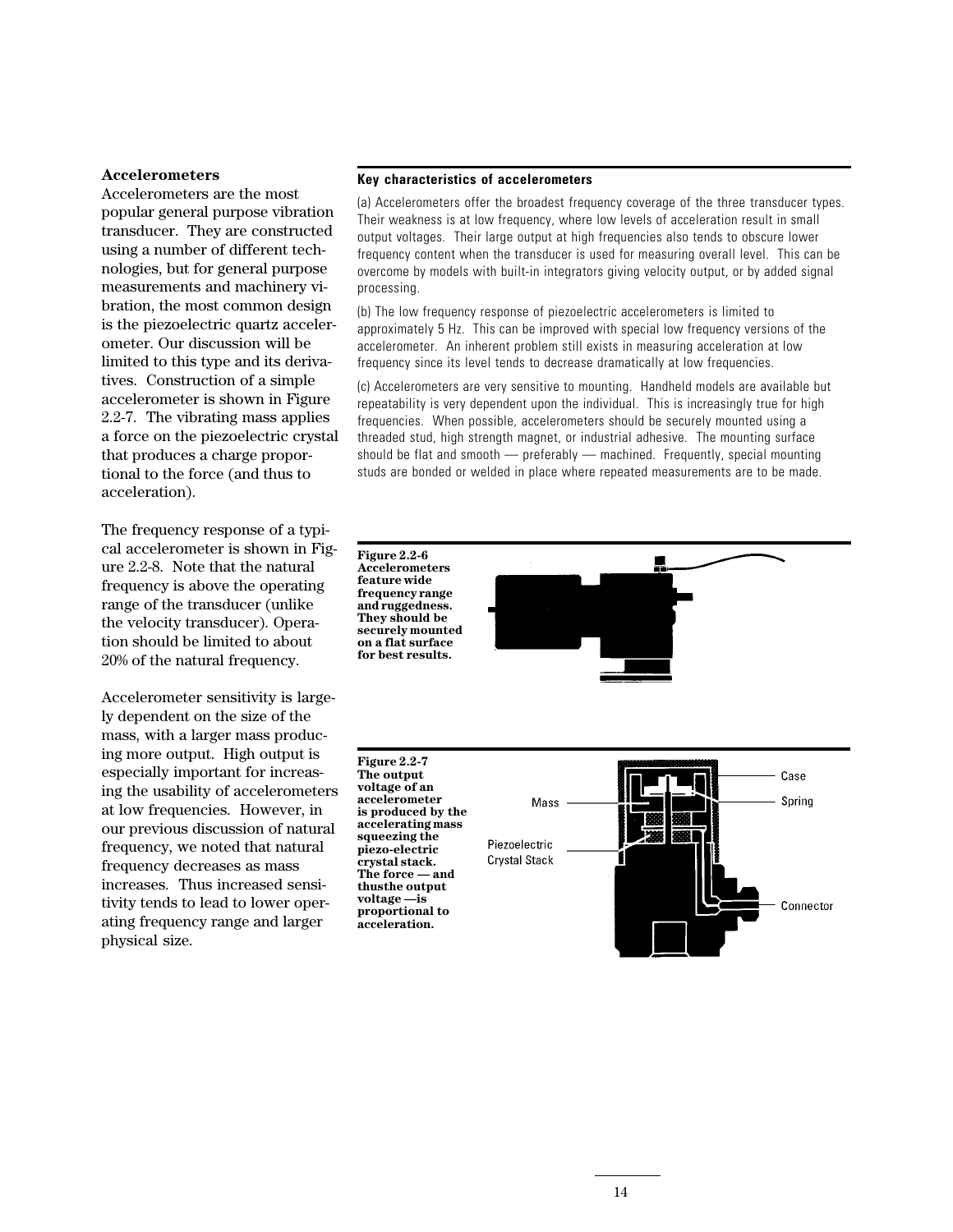Accelerometer output is a lowlevel, high-impedance signal that requires special signal conditioning. The traditional method is to use a separate charge amplifier, as shown in Figure 2.2-9(a). How-ever, accelerometers are available with built-in signal conditioning electronics that require only a simple current-source supply. The accelerometer can be directly connected to most DSAs (Figure 2.2-9(b)). Another advantage of this type of accelerometer is that expensive low-noise cable required of normal piezoelectric accelerometers is not required. This can be especially important when long or multiple cables are required.

#### **Tachometers**

Tachometers are devices used to measure the rotation speed of a machine shaft. They are useful in determining accurate operating speed and identifying speed related components of the velocity. The transducer itself normally provides a pulse of some fixed amplitude at a rate related to rotation speed (typically, once per revolution). We will discuss two common types, the proximity probe and the optical tachometer.



Accelerometer

**DSA.**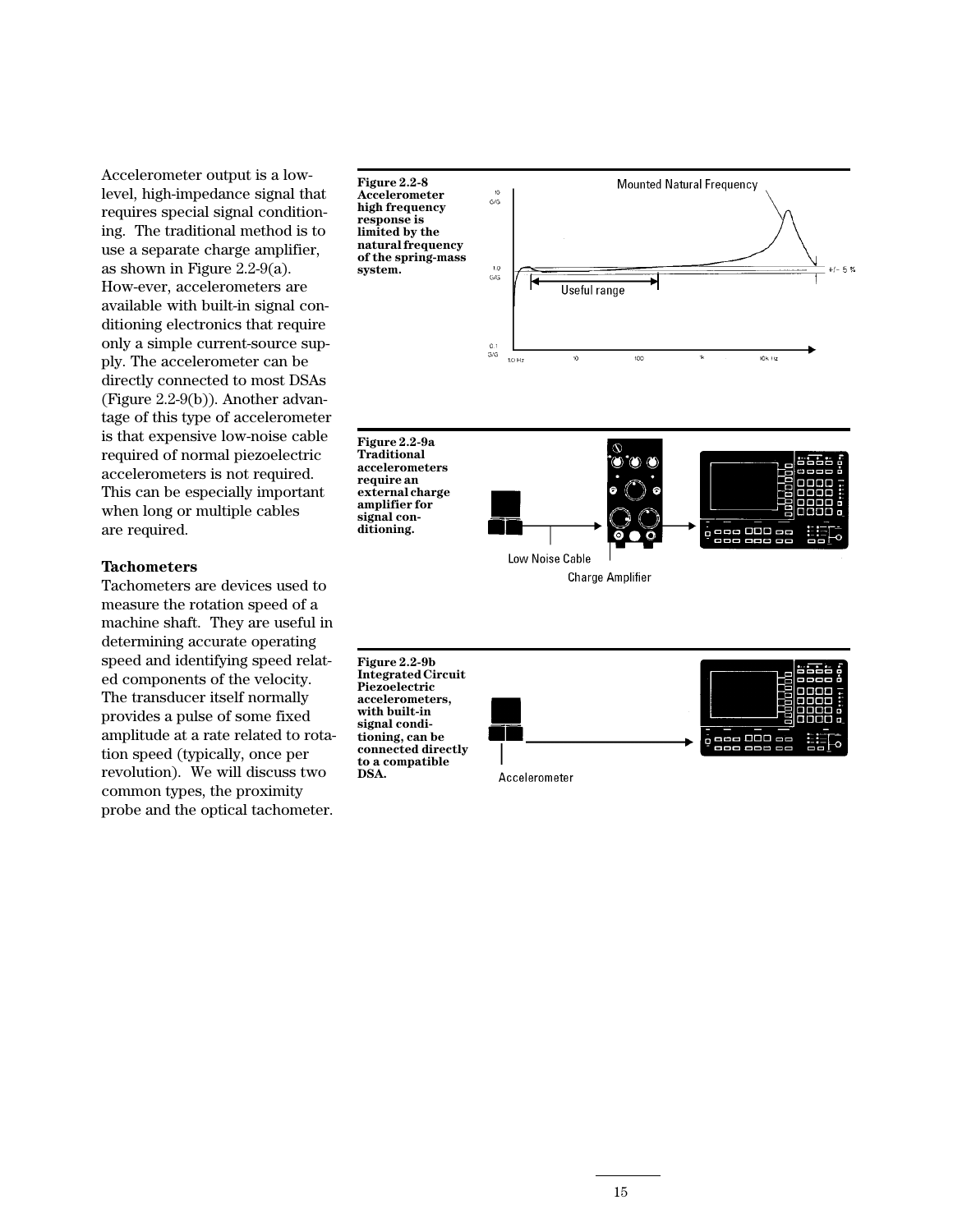The proximity probe is the same as previously discussed, however, it is not used to get accurate displacement information in this mode. It is commonly used to detect the presence of something such as a keyway slot (often referred to as a keyphaser) or gear tooth. Figure 2.2-10(a) illustrates a proximity probe detecting a keyway to provide a once per revolution signal. This transducer has many of the limitations previously described.

The other common tachometer transducer is the optical tachometer. It generally consists of either an optical or infrared light source and a detector (Figure 2.2-10(b)). Optionally, a lens for focusing the beam can be provided. The beam is trained on the rotating shaft and detects the presence of a reflective indicator (usually, a piece of tape or reflective paint).

The output of the tachometer is handled in one of two ways. On multi-channel DSAs the tachometer is fed into a channel of the DSA where the once-per-rev pulse train will produce a large frequency component at the rotation speed of the machine. This is useful in obtaining valuable phase information about the response channels. An alternative is to measure the rotation speed directly with specialized hardware interfaced directly to the DSA's external sample control. It is also

**Figure 2.2-10a Proximity probe used as tachometer to provide signal with repetion rate proportional to shaft velocity (rpm).**





Keyway

**Figure 2.2-10b Optical tachometer which measures reflection of light from a rotating object to provide signal proportional to rotation speed.**



common to connect the tachometer signal directly to the trigger input of the DSA to obtain an accurate phase reference.

Tachometers differ from motion transducers in the fundamental variable measured. They measure the timing of an event, i.e. like the passing of a reference, such as a keyphasor.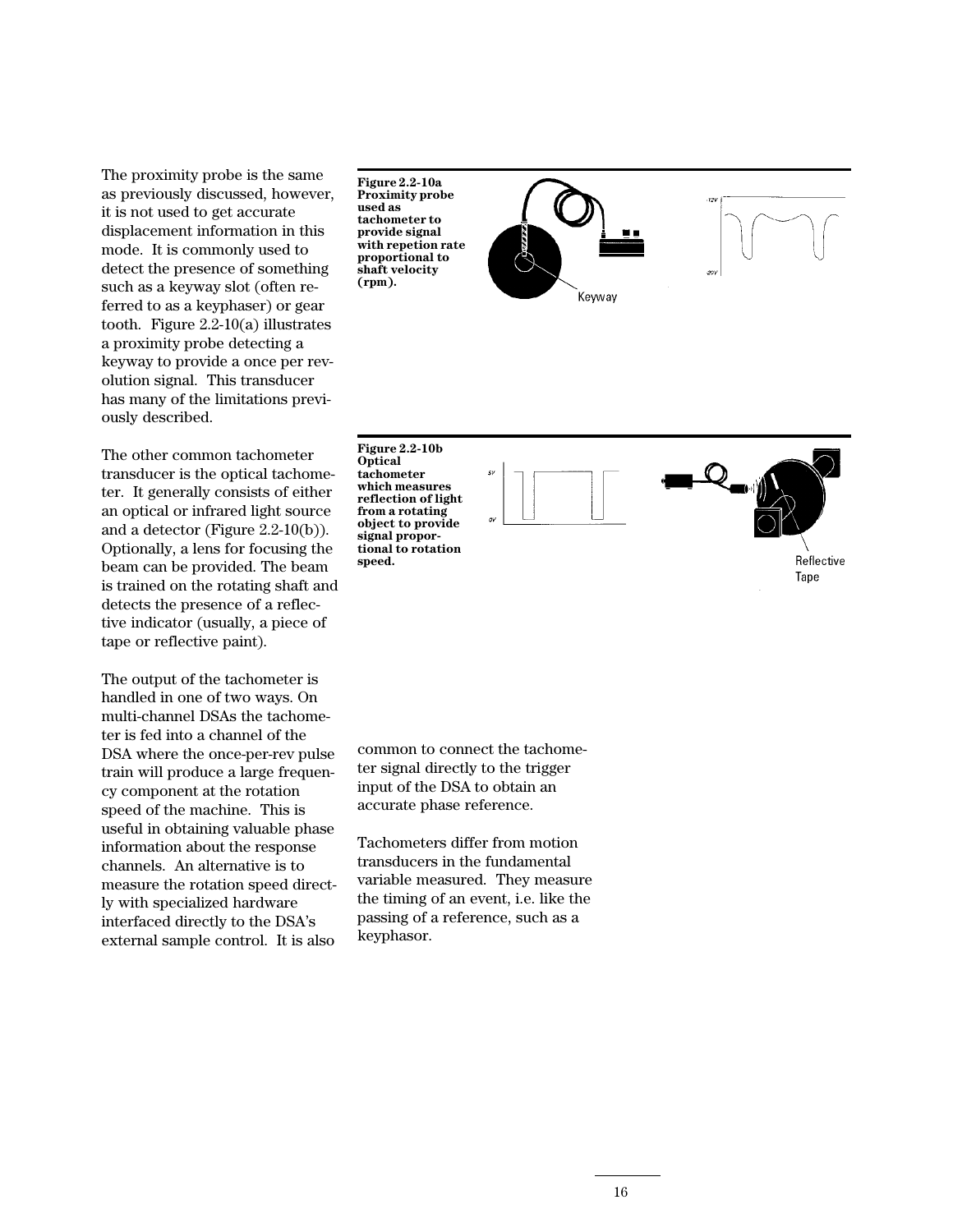### **2.3 Selecting the Right Transducer**

Selecting the right transducer for an application is a straight forward process that is described below. Table 2.4 in the next section is a guide for the application of transducers to several general types of machinery.

Step 1: Determine the Parameter of Interest.

If you are interested in monitoring a critical clearance or relative displacement, the only choice is a displacement transducer. Although acceleration and velocity can be converted to displacement, it will be an absolute measurement, rather than the relative measurement given by a displacement probe. If the parameter is a quantity other than a clearance or relative displacement, go on to next step.

Step 2: Mechanical Impedance Considerations.

If the vibration is not well transmitted to the machine case, you must use a displacement transducer to measure the shaft runout directly. This will be the case with a flexible rotor-bearing system working in a heavy casing. If the shaft is not accessible (as an internal shaft in a gearbox), or if the rotor-bearing system is stiff, you should use a casing mounted velocity or acceleration transducer. In borderline cases, it may be

**Figure 2.3 A vibration nomograph shows how the levels of displacement and acceleration change with frequency, relative to the level of velocity. Note that the acceleration response is very low at 1 Hz (less** than 100  $\mu \tilde{V}$  with **a 10 m V / g accelerometer).**



appropriate to use both absolute and relative motion transducers.

If Steps 1 and 2 indicate a displacement transducer, it is the one that will provide the best results. If a housing-mounted acceleration or velocity transducer is indicated, go on to Step 3.

Step 3: Frequency Considerations. If the frequency of the expected vibration is greater than 1000 Hz, you must use an accelerometer. (You will have a much better idea of frequencies to expect after reading Chapter 4). If the vibration will be in the 10 to 1000 Hz range, either velocity or acceleration transducers can be used. Generally, an accelerometer will be the choice in these cases. The important thing to consider is the individual specifications of the

accelerometer. Choose one designed for the frequency range and vibration level anticipated. The vibration nomograph of Figure 2.3 can be used to help determine the required performance. In many cases for low frequency (<20 Hz) applications or applications where the overall level is important for accessing machinery health a velocity output is required. This will dictate using either a velocity transducer or more commonly an accelerometer with integrated output proportional to velocity.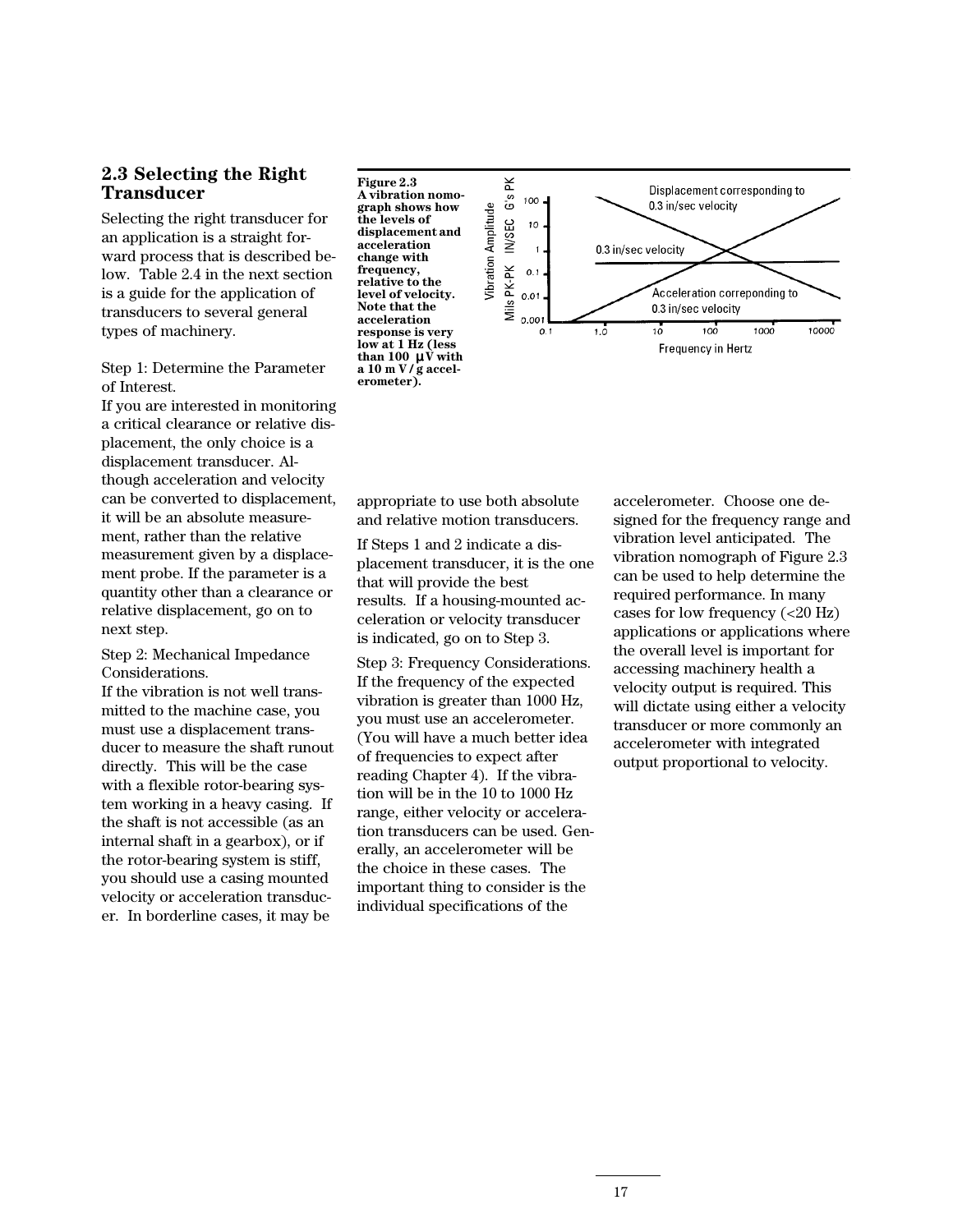| Table 2.4          |
|--------------------|
| Transducer         |
| <b>Application</b> |
| Summary.           |

| <b>Machine Description</b>                                                   | Transducer<br>Variable      | Location                                                                             |
|------------------------------------------------------------------------------|-----------------------------|--------------------------------------------------------------------------------------|
| Steam turbine/large pump or compressor<br>A.B.C.D. with fluid-film bearings. | Displacement                | Radial horizontal at<br>Redundant axial at A and D.                                  |
| Gas turbine or medium size pump                                              | <b>Displacement</b>         | Radial horizontal and vertical at<br>$A$ and $B$ .                                   |
|                                                                              | Velocity                    | Radial horizontal or vertical at<br>$A$ and $B$ .                                    |
| Motor/fan both with fluid-film bearings                                      | Displacement<br>or Velocity | One radial at each bearing. One<br>axial displacement to detect thrust<br>wear.      |
| Motor/pump or compressor with rolling<br>element bearings                    | Velocity or<br>Acceleration | One radial at each bearing. One<br>axial, usually on motor, to detect<br>thrust wear |
| Gear box with rolling element bearings                                       | Acceleration                | Transducers mounted as close to<br>each bearing as possible.                         |
| Gearbox shafts with fluid-film bearings                                      | Displacement                | Radial horizontal and vertical at each<br>bearing. Axial to detect thrust wear.      |

### **2.4 Installation Guidelines**

After the transducer has been selected, it must be properly installed for the best results. Figure 2.4 is an example of a machine combination that is used for the application summary in Table 2.4. The machine combination could be a small motor and pump, or a steam turbine and generator. In general, the number of transducers used on a machine combination is determined by the purpose of the measurement. Table 2.4 is intended to show typical applications and considerations that can be used as a guide in selecting measurement points and transducers.

When troubleshooting a vibration problem it is critical to get information on vibration of key components in the principle directions. The inclusion of phase information is critical to diagnosing many machine dynamics problems. On the other hand, characterizing a non-critical machine for machinery health monitoring purpose; the



goal is often to find a "representative" measurement which can characterize the general condition of the machine with the minimum number of measurements. When selecting measurement points and transducers the ultimate goal should be kept in mind. Careful transducer selection; bearing in mind manufacturers specification; proper mounting of the transducer

can be critical. One particular caution: the transducer should never be mounted to a sheet metal cover, since resonances may easily be in the operating speed range and can easily mask the real objective of the measurement.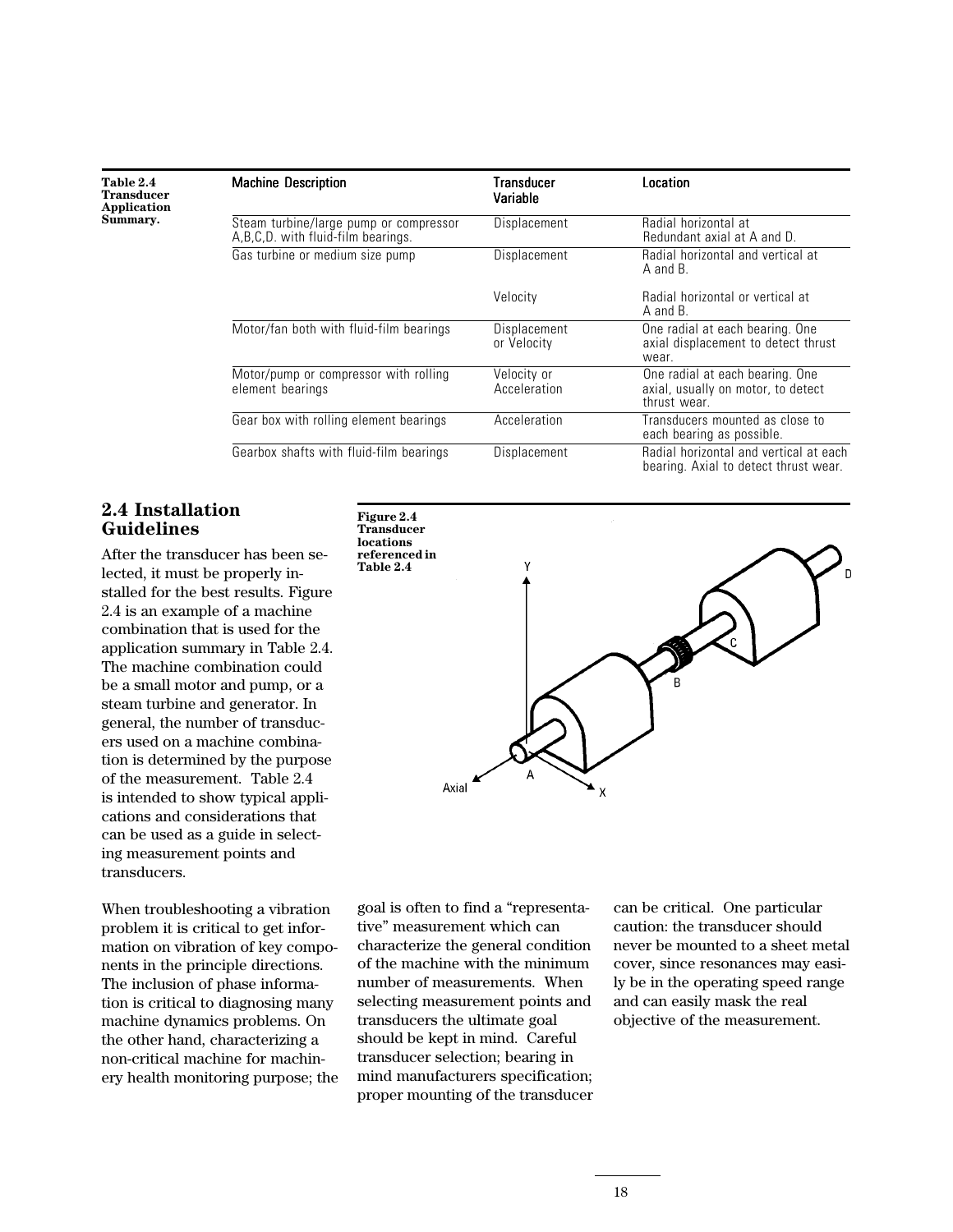### **Chapter 3 Reducing Vibration to its Components: The Frequency Domain**

The signal obtained from a machinery vibration transducer is a complex combination of responses to multiple internal and external forces. The key to effective analysis is to reduce this complex signal to individual components, each of which can then be correlated with its source. Techniques for reducing vibration to its components are the subject of this chapter, while the process of correlating these components with machinery vibration is discussed in Chapters 4 and 5.

Two analysis perspectives are available for determining the components of vibration: (1) the time domain view of vibration amplitude versus time and (2) the frequency domain view of vibration amplitude versus frequency. While the time domain provides insight into the physical nature of the vibration, we will see that the frequency domain is ideally suited to identifying its components. The advantage of Dynamic Signal Analyzers for machinery analysis is their ability to work in both domains.

This chapter begins with a discussion of the relationship between the time and frequency domains. Waterfall/spectral maps, which add the dimension of machine speed or time to the frequency domain, are presented next. The frequency phase spectrum, an important complement to the more familiar amplitude spectrum, is discussed in the following section. This chapter closes with a description of the type of instruments available for frequency domain analysis. Information on the time and frequency domains in this application note is focused on machinery vibration. For a more general discussion of the subject refer to Hewlett-Packard application note AN 243.

### **3.1 The Time Domain**

One way to examine vibration more closely is to observe how its amplitude varies with time. The time domain display in Figure 3.1-1 clearly shows how vibration due to an imbalanced rotor varies with time (we are using a displacement transducer to simplify the phase relationship). The amplitude of the signal is proportional to the amount of imbalance, and the speed of rotation. This signal is easy to analyze because we are using an idealized example with a single source of vibration – real world vibration signals are much more complex.

When more than one vibration component is present, analysis in the time domain becomes more

difficult. This situation is illustrated in Figure 3.1-2, where two sine wave frequencies are present. The result of this combination is a time domain display in which the individual components are difficult to derive. The time domain is a perspective that feels natural, and provides physical insight into the vibration. It is especially useful in analyzing impulsive signals from bearing and gear defects, and truncated signals from looseness. The time domain is also useful for analyzing vibration phase relationships. However, the individual components of complex signals are difficult to determine. A perceptive that is much better suited to analyzing these components is the frequency domain.



**Waveform (c) is the combination of signals (a) and (b). The nature of these components is hidden in the time domain view of their sum.**

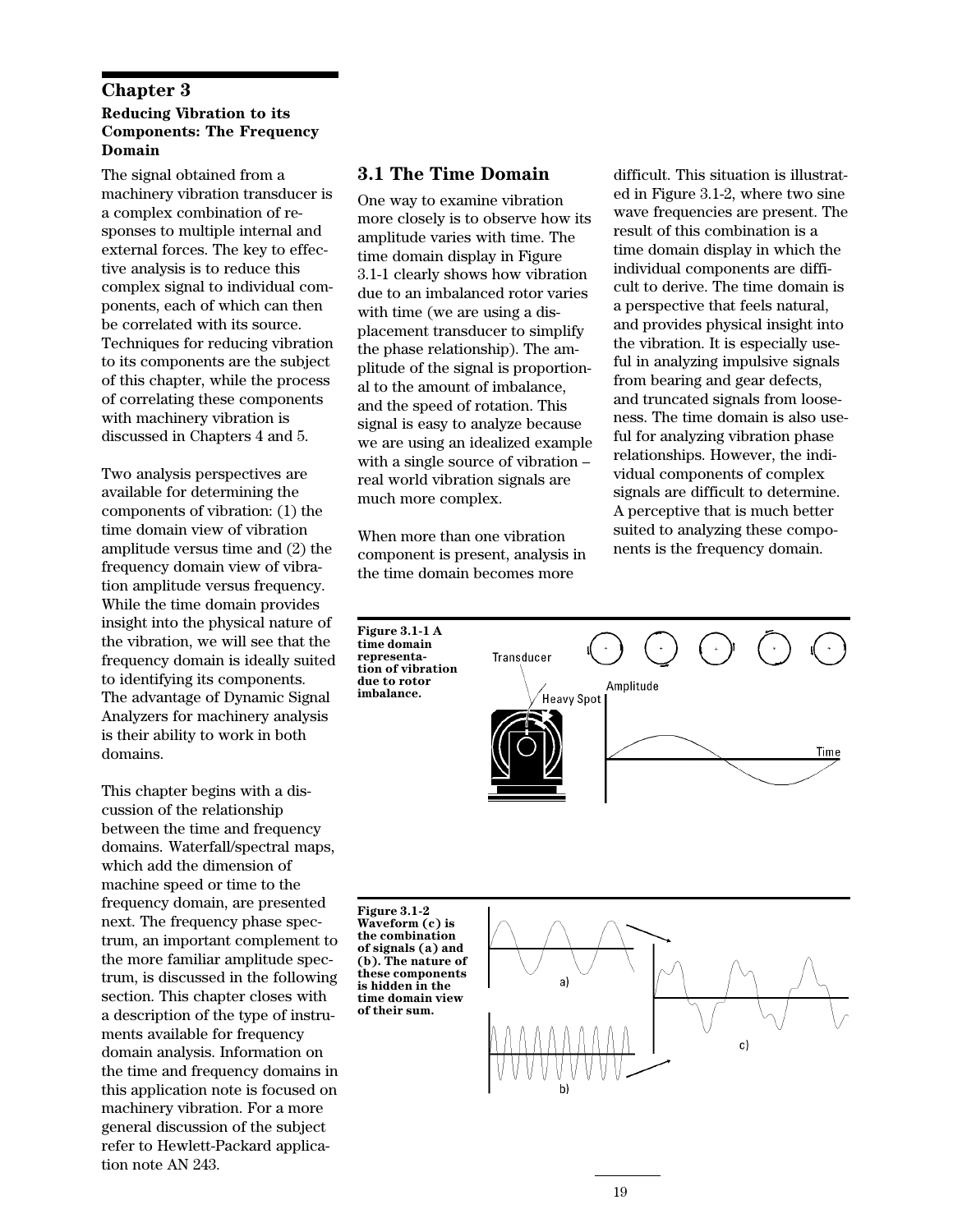### **3.2 The Frequency Domain**

Figure  $3.2-1(a)$  is a three-dimensional graph of the signal used in the last example. Two of the axes are time and amplitude that we saw in the time domain. The third axis is frequency, which allows us to visually separate the components of the waveform. When the graph is viewed along the frequency axis, we see the same time domain picture we saw in 3.1-2. It is the summation of the two sine waves which are no longer easily recognizable.

However, if we view the graph along the time axis as in Figure 3.2-1(c), the frequency components are readily apparent. In this view of amplitude versus frequency, each frequency component appears as a vertical line. Its height represents its amplitude and its position represents its frequency. This frequency domain representation of the signal is called the spectrum of the signal.

The power of the frequency domain lies in the fact that any real world signal can be generated by adding up sine waves. (This was shown by Fourier over one hundred years ago.) Thus, while the example we used to illustrate the frequency domain began as a summation of sine waves, we could perform a similar reduction to sine wave components for any machinery vibration signal. It is important to understand that the frequency spectrum of a vibration signal completely defines the vibration – no information is lost by converting to the frequency domain (provided phase information is included).

#### **A Machinery Example**

Figure 3.2-2 should give you better insight into frequency domain

analysis applied to machinery. The internal sources of vibration in this example are rotor imbalance, a ball bearing defect, and reduction gear meshing. For purposes of illustration in this example, the sources of vibration and their resulting frequency components have been somewhat simplified. (Details of the frequency components that each of these defects produce are given in Chapter 4.)

Imbalance produces a sinusoidal vibration at a frequency of once per revolution. If we assume a single defect in the outer race of the ball bearing, it will produce an impulsive vibration each time a ball passes over the defect – usually around four times per revolution. To simplify the example, we will assume that this is a sine wave. The two smaller sine waves around this frequency are caused by interaction (modulation) of the

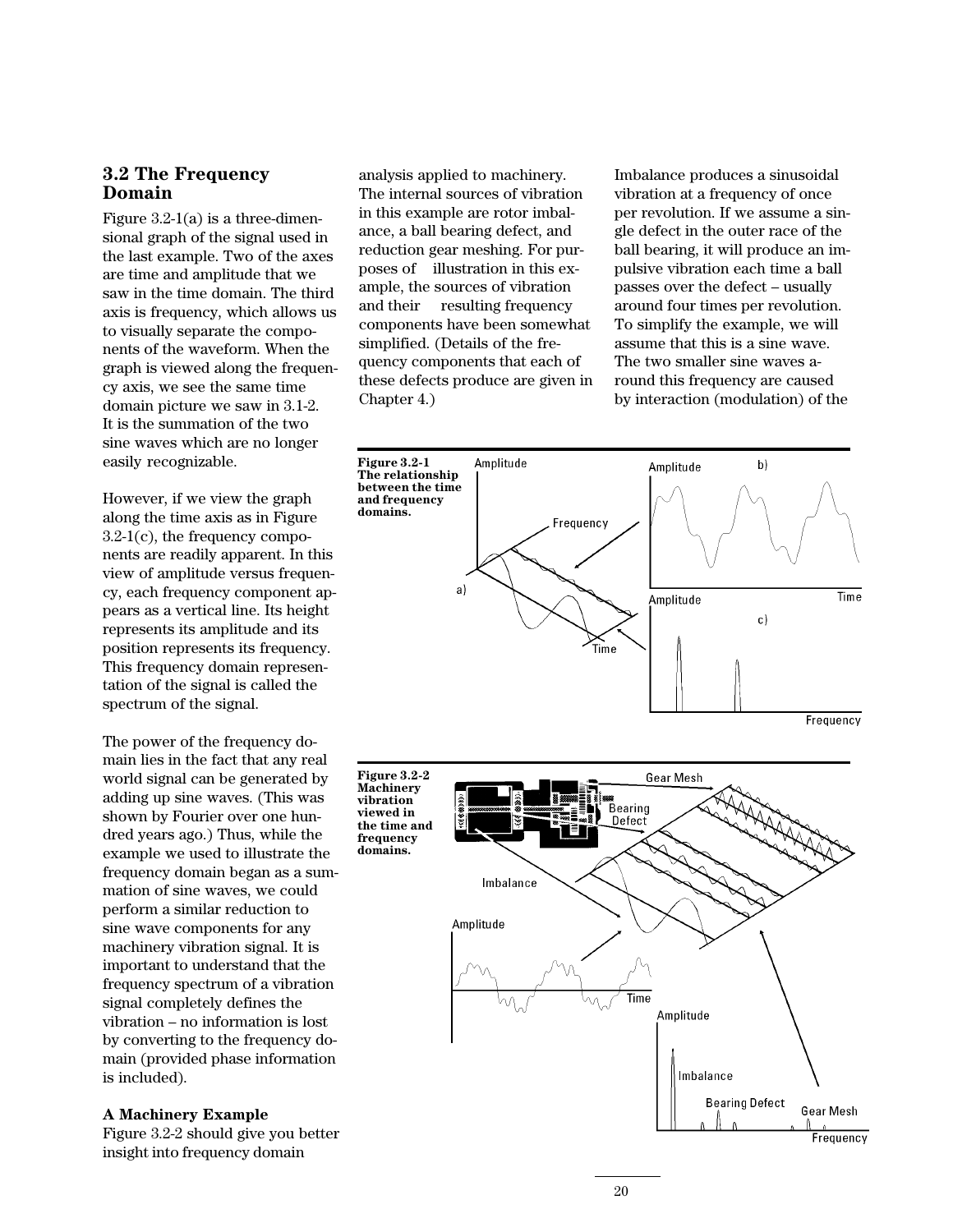bearing defect force with the imbalance force. These signals are called sidebands, and occur often in machinery vibration. They are spaced at increments of plus and minus the running speed from the defect frequency. These components are often referred to as sum and difference frequencies, and are discussed in Section 5.3. The gear mesh frequency appears at running speed multiplied by the number of teeth on the main shaft gear, which here we assumed to be ten. The running speed sidebands around the gear meshing frequency usually indicate eccentricity in the gear. While this is a greatly simplified view of machinery vibration, it demonstrates the clarity with which vibration components can be seen in the frequency domain.

#### **Early Warning of Defects**

As we pointed out in the introduction, DSAs are used to make machinery vibration measurements in the frequency domain. This is because the low level vibration produced by early stages of some defects cannot be detected by an overall vibration meter. (In effect, it is "buried" by the relatively large residual imbalance component.) This is especially true of rolling element bearings, and is one of the reasons this particular problem is one of the most difficult to detect.

A major advantage of the frequency domain is that low level signals are easy to see – even in the presence of signals 1000 time larger. This is illustrated in the time and frequency domain displays of Figure 3.2-3, where the low-level signals that are readily apparent in the frequency domain cannot be seen in the time domain. A key to this capability is logarithmic display of amplitude.

**Figure 3.2-3 Small signals that are hidden in the time domain are readily apparent in the frequency domain. By using a logarithmic amplitude scale, signals which vary in level by a factor of over 1000 can be displayed.**

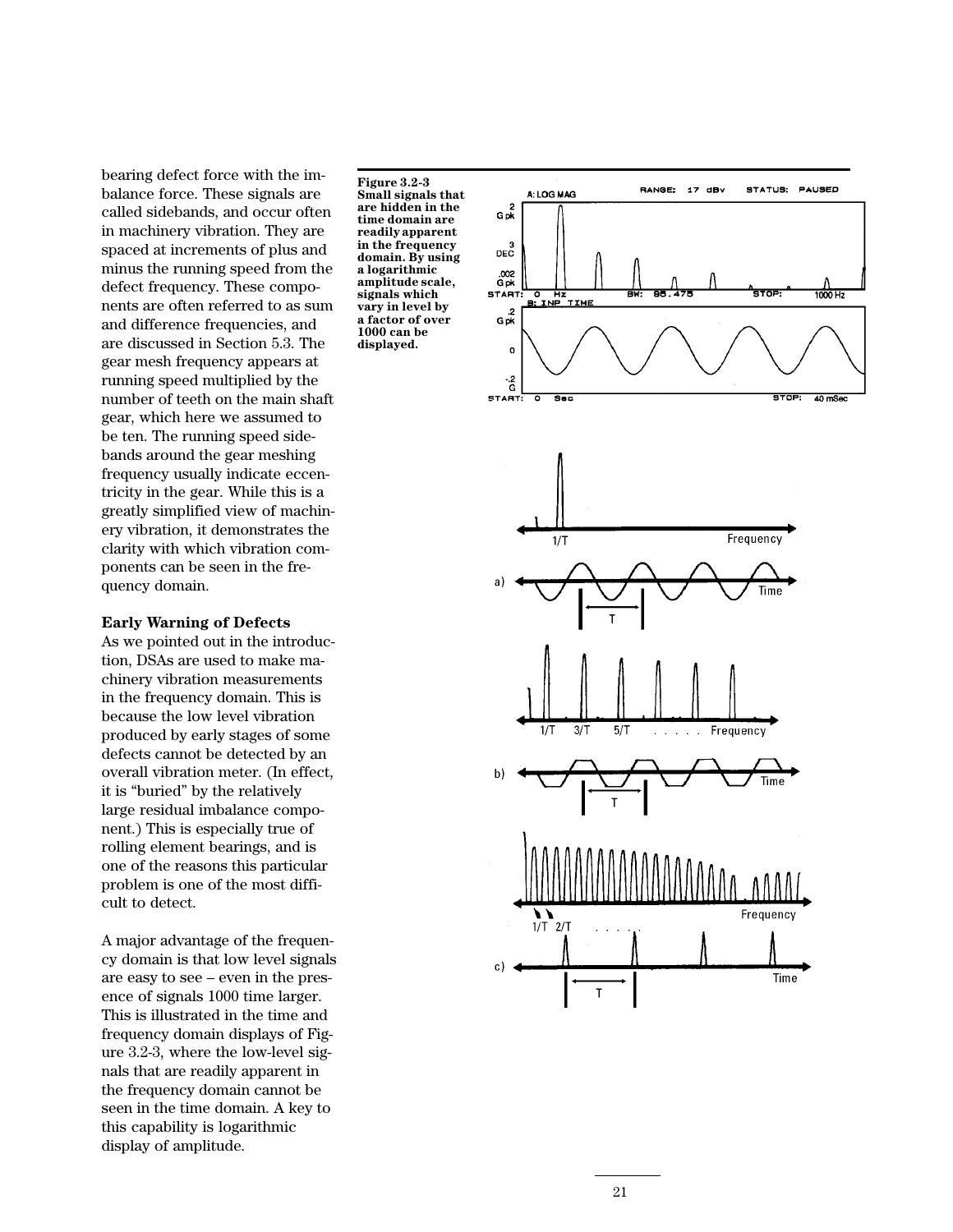While most people prefer the more natural feel of a linear display, logarithmic displays are an aid to displaying the wide dynamic range of data present in a DSA. (Dynamic range is discussed in section 6.4). We will present examples using both linear and logrithmic scales in this application note.

### **Spectrum Examples**

Figure 3.2-6 shows the time and frequency domain of four signals that are common in machinery vibration.

(a) The frequency spectrum of a pure sine wave is a single spectral line. For a sine wave of period T seconds, this line occurs at 1/THz.

(b) A distorted sine wave, produced by "clipping" the signal at some prescribed amount on both the positive and negative directions. This is much like the truncated signal produced by mounting or bearing cap looseness and is made up of a large number of odd harmonics. Harmonics are components which occur at frequency multiples of a fundamental frequency. In machinery analysis, we often refer to harmonics as "orders" of the fundamental running speed.

(c) Bearings and gears often produce impulsive signals that are typified by harmonics in the frequency domain. These harmonics are spaced at the repetition rate of the impulse.

(d) Modulation can result when some higher characteristic frequency interacts with a lower frequency, often the residual imbalance. The frequency spectrum of a modulated signal consists of the signal being modulated (the carrier), surrounded by sidebands spaced at the modulating frequency.

**Figure 3.2-6 Examples of frequency spectra common in machinery vibration.**



### **3.3 Spectral Maps/Waterfalls**

The vibration characteristics of a machine depend on its dynamics and the nature of the forces acting upon it. The change of these characteristics with machine speed has two important implications for analysis: (1) the vibration resulting from a defect may not appear in all speed ranges, and (2) insight into the nature of the machine may be obtained from observing the change in vibration with speed. Spectral maps<sup>1</sup>, such as the one in Figure 3.3-1 are three dimensional displays that effectively show variation in the vibration spectrum with time. These are also called cascade plots.

Rpm spectral maps usually consist of a series of vibration spectra measured at different speeds. A variety of other parameters, including time, load, and temperature are also used as the third dimension for maps and waterfalls. A common method for mapping the variations in the vibration with rpm is to measure successive spectra while the machine is coasting down or running up in speed. If the machine is instrumented with a tachometer, the speed can be monitored and used to trigger the measurement thus obtaining vibration spectra at uniformly spaced rpm. Figure 3.3-1 illustrates such a map and the

setup used to produce it with a Hewlett-Packard DSA with this built-in capability (Figure 3.3-2).

In addition to showing how vibration changes with speed, spectral maps/waterfalls quickly indicate which components are related to rotational speed. The components will move across the map as the speed changes, while fixed frequency components move straight up the map. This feature is especially useful in recognizing machine resonances (critical speeds), which occur at fixed frequencies.

### **3.4 The Phase Spectrum**

The complete frequency domain representation of a signal consists of an amplitude spectrum and a phase spectrum. While the amplitude spectrum indicates signal level as a function of frequency, the phase spectrum shows the phase relation between spectral components. In machinery vibration analysis, phase is required for most balancing techniques. It is also useful in differentiating between faults which produce

<sup>&</sup>lt;sup>1</sup> Note: The distinction between maps and waterfalls is often disputed. For the purposes of this note a waterfall is a "live" continuously updating display that constantly updates itself with the latest spectrum while discarding the oldest. A map is a display of multiple spectrums taken at different times/conditions; often requiring complete regeneration to add additional spectra.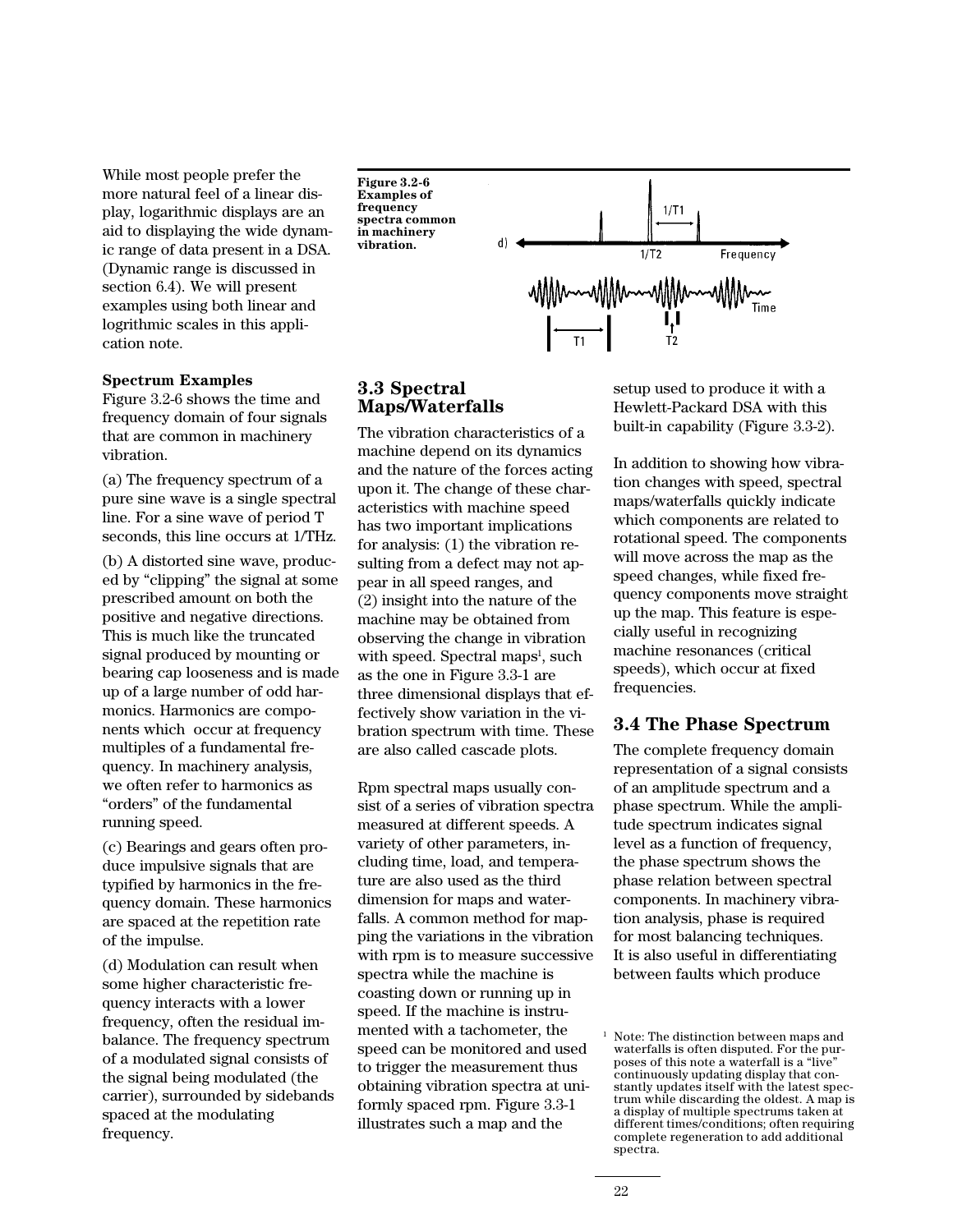similar amplitude spectra. DSAs are unique among commonly used frequency domain analyzers in providing both amplitude and phase spectra.

The concept of phase relationships is most easily seen in the time domain. In Figure 3.4-1, phase notation has been added to the waveform we used in our first time-domain example. One 360° cycle of the rotor corresponds to one cycle of the vibration signal. This relationship holds regardless of where we start on the circle, but absolute phase numbers mean nothing without a reference. In Figure 3.4-1, we have defined the reference point as A. This means that in effect when the keyphasor passes point A the time of the first data point of the block is defined as t=0. The actual phase is also dependent upon the orientation (and type) of the transducer. By convention for a single-channel measurement, a cosine wave (i.e. positive maxima at t=0) is defined as the zero phase reference.

Just as absolute phase can be defined relative to a reference point, we can define the relative phase of two signals of the same frequency. The signals shown in Figure 3.4-2 are separated by 1 quarter of a cycle, or 90°. We say that the phase of the trace A leads that of trace B because its peak occurs first.

In the frequency domain, each amplitude component has a corresponding phase. Figure 3.4-3 is a DSA display of our imbalance example, indicating a 90° phase relationship between the frequency component and the trigger signal (amplitude is shown as a dashed line). The phase is -90° because the peak of the signal occurs after the trigger.



 $80 \text{ mS}$ ec

 $90$ 

.5<br>MILS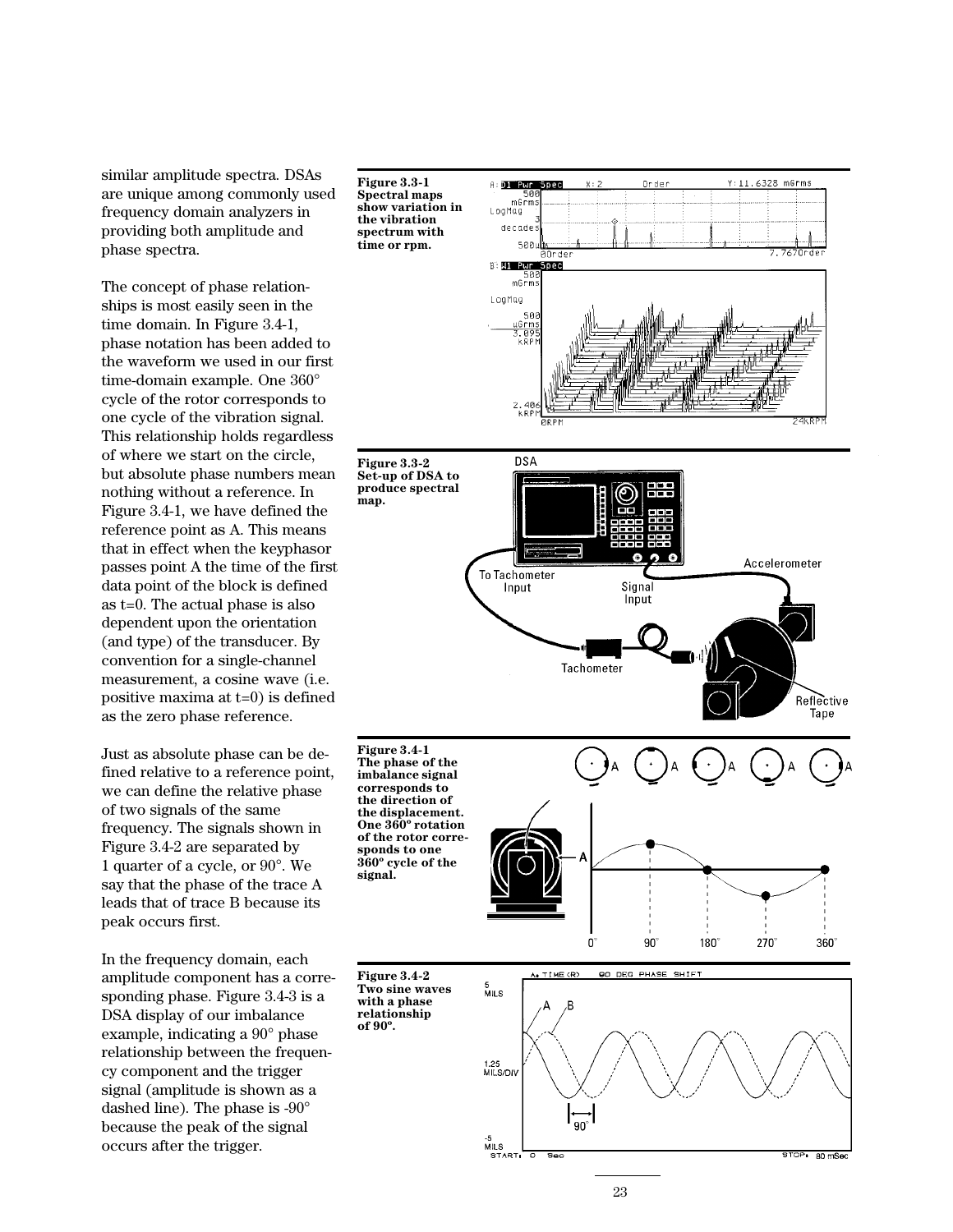#### **Balancing**

The most common application for phase spectrum is in trim balancing. Recall from Figure 3.4-1 that we need a reference for absolute phase to be meaningful. In machinery analysis, this reference is most often provided by a keyphasor – a displacement or optical transducer which detects the passage of a keyway, set screw, or reflecting surface. Figure 3.4-4 shows a keyphasor added to our example machine. With the transducer 90° behind the keyphasor (in the direction of rotation), and the keyphasor and heavy spot lined up, the resulting time domain waveforms are offset in phase by 90°. The corresponding phase spectrum of the vibration signal is as shown in Figure 3.4-3. In this case, the keyphasor is used to trigger the measurement.

Figures 3.4-3 and 3.4-4 indicate the location of the heavy spot relative to the keyway. This information can be used in balancing to locate a compensation weight opposite the heavy spot. This will readily give information about the location of the imbalance, but little information about the magnitude of the imbalance weight. Unless the system has been calibrated previously on the same or similar machines a two-measurement scheme which uses trial weights is required to get accurate data on the magnitude of the imbalance. For balancing, it's important to note, that the previous discussion assumed a displacement transducer; velocity transducers and accelerometers have additional 90° and 180° phase shifts that must be accounted for.

We have also assumed that the rotor is rigid. There are two areas of caution. First is that a magnetic phase detector (i.e. keyphasor) can cause phase shifting errors. This is due to the changing waveform shape with speed causing the trigger point to move. The other area is in balancing speed. It is advisable that balancing not be done close to resonance frequencies as the phase changes very rapidly with speed near resonances and this can lead to considerable measurement error.

#### **Other Applications of Phase**

The phase spectrum is also useful for differentiating between defects that produce similar amplitude spectra. In Section 4.4, we will describe how axial phase measurements can be used to differentiate between imbalance and misalignment. Section 5.2 explains how the relative stability of phase can be used to gain insight into the nature of defects.

### **Rigid and Flexible Rotors**

We mentioned in the introduction that flexible rotors required an understanding of the shaft dynamics for complete analysis. As the name implies, a flexible rotor is one which bends during operation. This bending occurs at a natural frequency of the rotor, often referred to as a critical speed. A flexible rotor has several critical speeds, each with a specific bending shape (or direction). These shapes are called modes, and can be predicted through structural modeling and measured using orbit analysis. The distinction between rigid and flexible rotors is important because the dynamics of a rotor change significantly

as it approaches and passes through a critical speed. The amplitude of the vibration response peaks, and the phase response shifts by 180°.

This phase shift is shown in the plot of Figure 3.4-5 (commonly referred to as a Bode plot). When phase is measured at a speed well above the critical, the high spot measured by the displacement transducer is at a point opposite the imbalance – a phase shift of 180°. When operating speed is near the critical speed, the phase response will be shifted between 0° and 180°, depending on the dynamics of the rotor.

Accurate interpretation of phase spectra measured on flexible rotors requires an understanding of rotor dynamics that is beyond the cope of this application note. Unless otherwise noted, all statements about the use of phase in analysis refer only to rigid rotors (those which operate well below the first critical speed).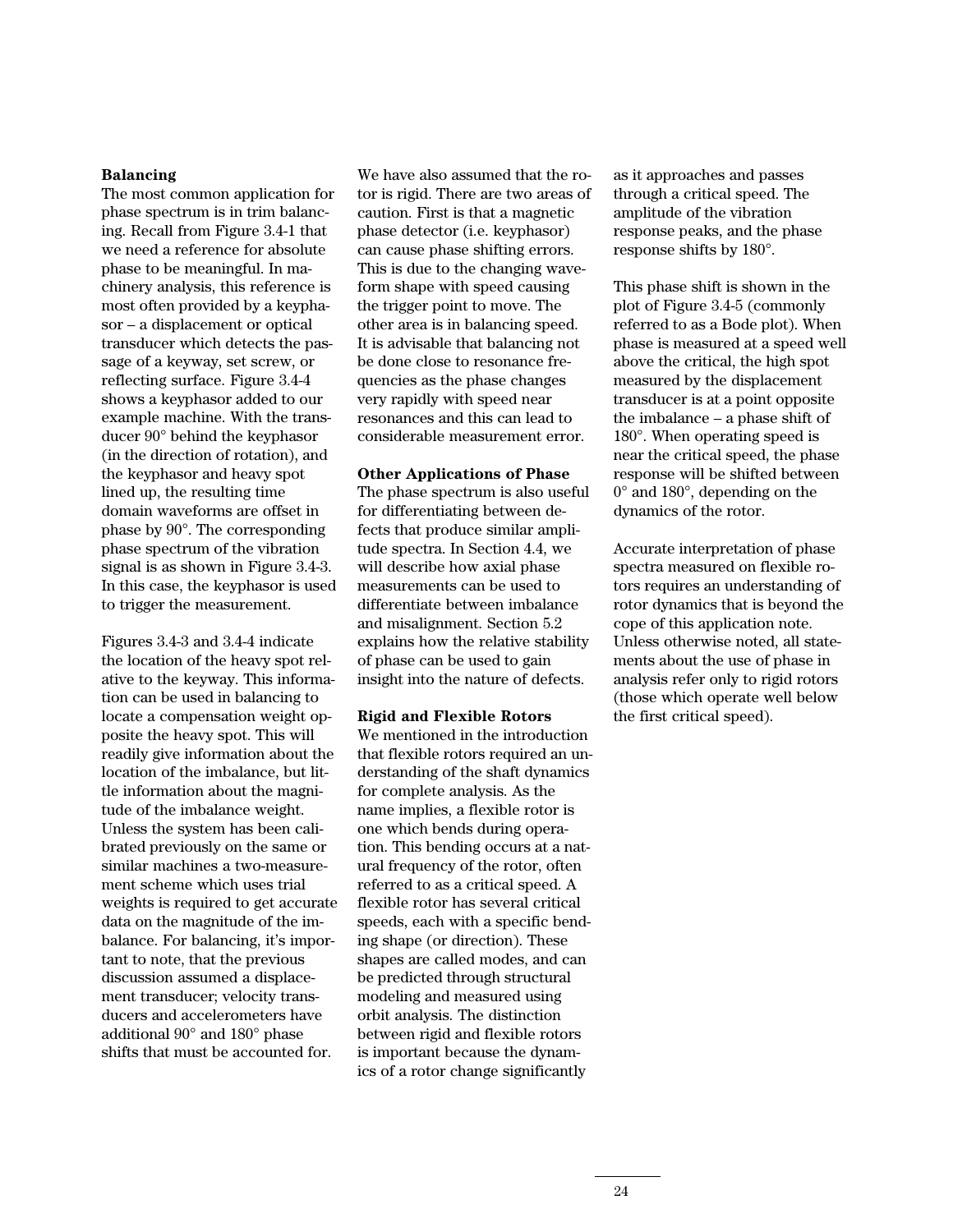### **3.5 Frequency Domain Analyzers**

Instruments which display the frequency spectrum are generally referred to as spectrum analyzers, although DSAs are also commonly referred to as real-time or FFT analyzers. There are three basic types of spectrum analyzers: (1) parallel filter, (2) swept filter, and (3) DSA. This section will give a short description of each, along with advantages and disadvantages. For a more detailed discussion, refer to Hewlett-Packard application note AN 243.

A simple block diagram of a parallel-filter analyzer is shown in Figure 3.5-1. These analyzers have several built-in filters that are usually spaced at 1/3- or 1-octave intervals. This spacing results in resolution that is proportional to frequency. For a 1/3-octave analyzer, resolution varies from around 5 Hz at low frequencies to several thousand Hertz (kHz) at high frequency. A variation of the parallel-filter analyzer that is sometimes used in machinery work has a bank of filters that can be individually selected.

Parallel-filter analyzers offer a good compromise between resolution and frequency span when very large spans are required such as in acoustics. They tend to be expensive and do not have the resolution required for many machinery analysis applications.



**Figure 3.4-4 Since the heavy spot on the rotor passes the transducer 90º after the keyway passes the keyphasor, the imbalance signal lags the keyphasor pulse by 90º. The corresponding frequency domain phase spectrum is shown in Figure 3.4-3.**

00 DEC PHASE SHIFT **B. PHASE** 180<br>DEG Amplitude  $\begin{array}{c} 45 \\ \text{DEG} \\ \text{VDIV} \end{array}$ Phase -1BD<br>START<br>XL 44 STOP. 400  $Y_{\bullet}$  -90 DEG



**Figure 3.4-5 The vibration response of a flexible rotor shifts 180º in phase as rpm passes through a critical speed.**



**Figure 3.5-1 Parallel filter analyzers have insufficient frequency resolution for machinery analysis.**

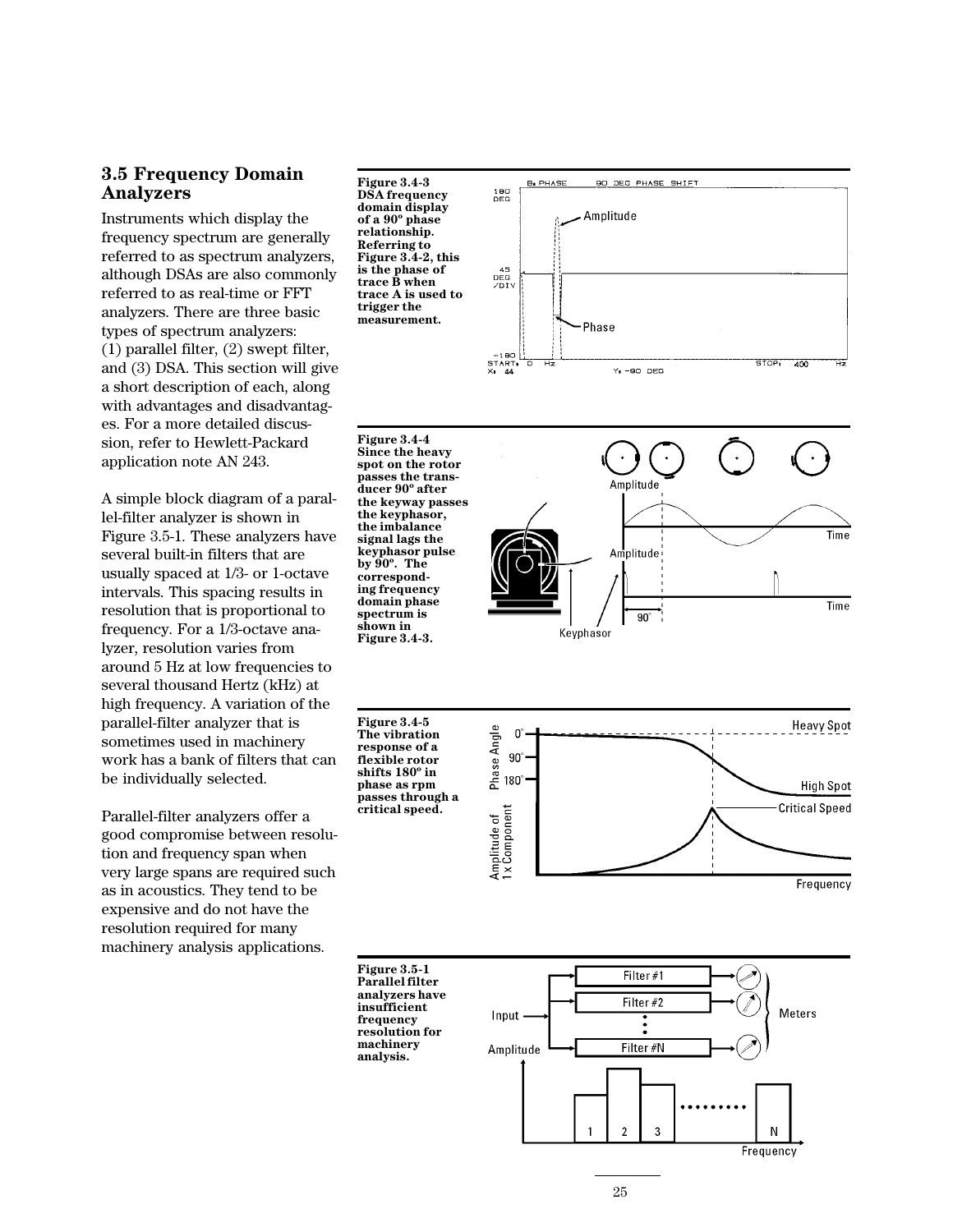Swept-filter analyzers use a tuneable filter, much like a radio receiver. The block diagram for this type of analyzer is shown in Figure 3.5-2. The frequency resolution of these instruments is on the order of 1 to 5 Hz – better than parallel-filter analyzers but not good enough for many vibration analysis applications. They are much slower than the parallelfilter analyzers as they must analyze each individual frequency one at a time. The slowness of the operation not only increases the measurement time; it makes the technique unacceptable for situations where non-steady data is present.

DSAs use digital techniques to effectively synthesize a large number of parallel-filters. The large number of filters (typically 400 or more) provides excellent resolution, and the fact that they are parallel means that measurements can be made quickly. DSAs also provide time- and phase-spectrum displays, and can be connected directly to computers for automated measurement. The DSA essentially uses up FFT to create filters of constant-bandwidth resolution; unlike the parallel filters that tend to be proportional bandwidth. Being digital in implementation, some DSAs have the ability to analyze the data in much the same way as the parallel analyzers in addition to its normal FFT mode; thus allowing addition flexibility. This is referred to as digital real-time octave analysis.

**Figure 3.5-2 Swept filter analyzers provide better frequency resolution than parallel filter analyzers, but are too slow for machinery analysis.**



**Figure 3.5-3 DSAs digitally simulate hundreds of parallel filters, providing both high speed and excellent frequency resolution. DSAs also provide time and phase displays not available on the other frequency domain analyzers.**

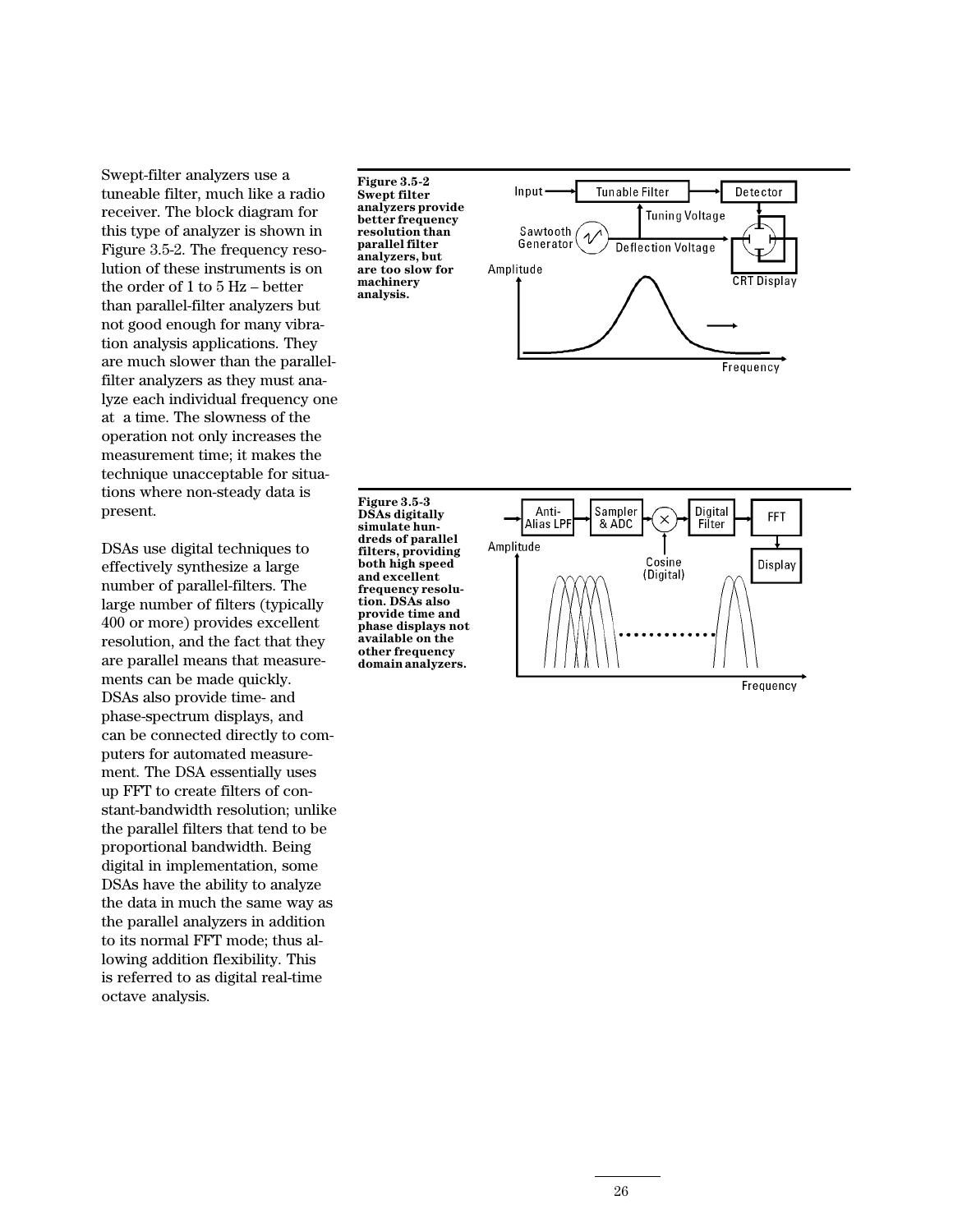### **Chapter 4 Vibration Characteristics of Common Machinery Faults**

In the last chapter, we saw how a complicated time domain vibration signal can be reduced to simple spectral components using the frequency domain. In Chapters 4 and 5, we will take the next step in analysis – correlating these components with specific machine characteristics or faults. This chapter provides the basic theory, while Chapter 5 addresses some of the common analysis problems and techniques.

Each machine defect produces a unique set of vibration components that can be used for identification. This chapter describes these vibration patterns or "signatures" for the most common machinery defects. Where appropriate, frequency calculation formulas and details of spectrum generation are also included. The descriptions will give you the basic information needed to correlate vibration components with defects; the details provide insights that will improve your ability to analyze unusual situations.

The table in Section 4.10 summarizes the vibration pattern descriptions of Chapter 4. It is important to understand, however, that correlation is rarely as easy as matching vibration components on a DSA display with those in a table. Machinery dynamics, operating conditions (e.g. load and temperature), multiple faults, and speed variation all affect vibration, complicating the correlation process. Methods of dealing with these problems are the subject of Chapter 5.

Converting a vibration spectrum to a detailed report on machine vibration is another challenging aspect of vibration analysis. Chapter 4 and 5 are a starting point, providing a basis for building your skills through experience.

### **4.1 Imbalance**

Rotor imbalance exists to some degree in all machines, and is characterized by sinusoidal vibration at a frequency of once per revolution. In the absence of high resolution analysis equipment, imbalance is usually first to get the blame for excessive once per revolution vibration – vibration that can be caused by several different faults. In this section, we will discuss spectral characteristics that can be used to differentiate these faults from imbalance, eliminating unnecessary balancing jobs.

Phase plays a key role in detecting and analyzing imbalance, and it is important to remember the phase shifts associated with flexible rotors (see Figure 3.4-5). A state of

imbalance occurs when the center of mass of a rotating system does not coincide with the center of rotation. It can be caused by a number of things, including incorrect assembly, material build-up/loss, and rotor sag. As shown in Figure 4.1-1, the imbalance can be in a single plane (static imbalance) or multiple planes (coupled imbalance). The combination is referred to as dynamic imbalance. In either case, the result is a vector that rotates with the shaft, producing the classic once per revolution vibration characteristic.

### **Distinguishing Characteristics of Imbalance**

The key characteristics of vibration caused by imbalance are:

(1) it is sinusoidal at a frequency of once per revolution (1x)

(2) it is a rotating vector, and

,

(3) amplitude increases with speed (i.e. F=mw<sup>2</sup>). These characteristics are very useful in differentiating imbalance from faults that produce similar vibration.



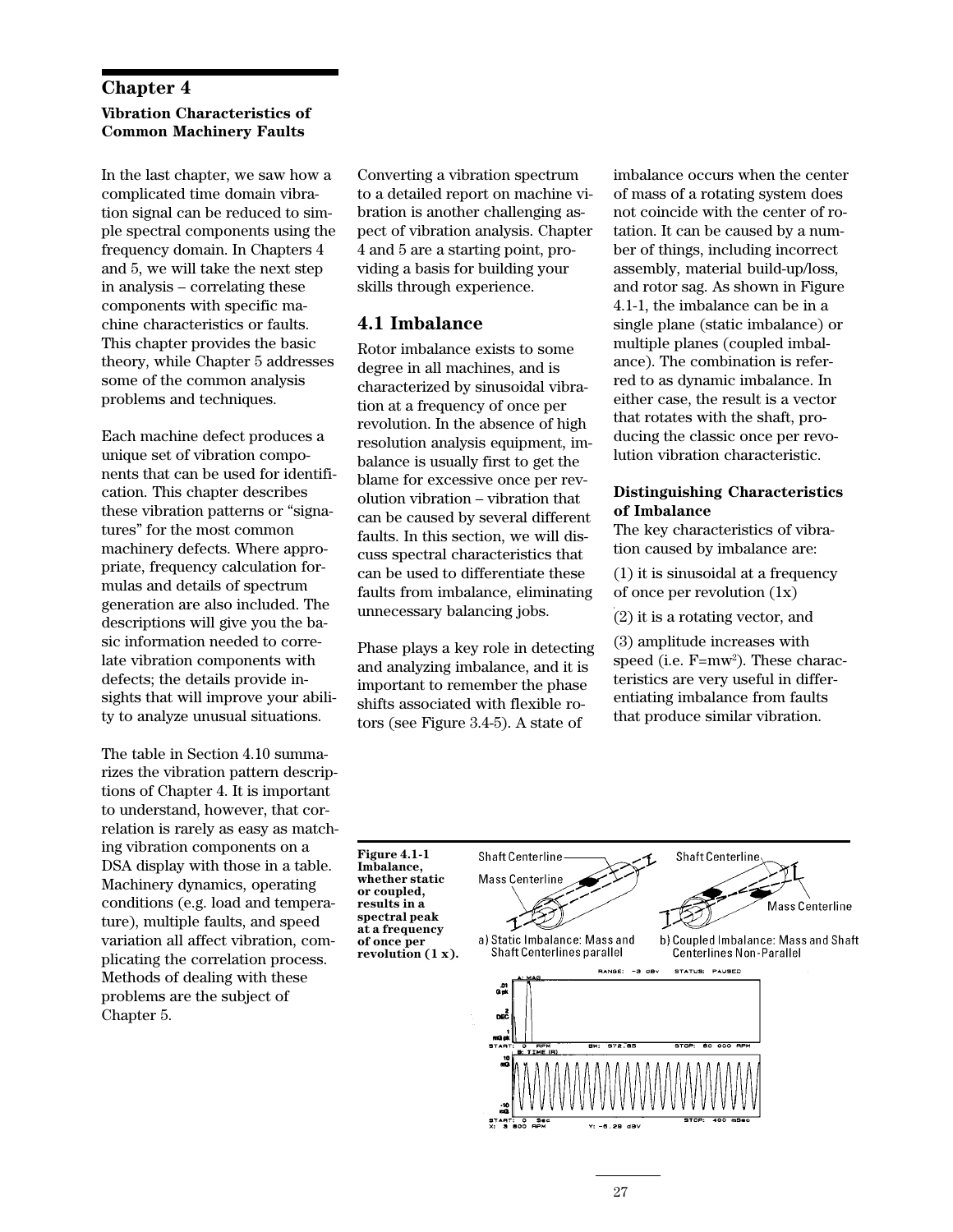The driving force in imbalance is the centrifugal forces caused by a mass rotating about a center point; as such, the vibration caused by pure imbalance is a once-per-revolution sine wave, sometimes accompanied by lowlevel harmonics. The faults commonly mistaken for imbalance usually produce high-level harmonics, or occur at a higher frequency. In general, if the signal has high harmonics above once per revolution, the fault is not a simple imbalance. However, highlevel harmonics can occur with large imbalance forces, or when horizontal and vertical support stiffnesses differ by a large amount (see Section 4.4).

Because the imbalance force is a rotating vector, the phase of vibration relative to a keyphasor follows transducer location, while the amplitude changes are generally small. As shown in Figure 4.1-2, moving the transducer 90° results in a 90° change in phase reading with approximately the same amplitude<sup>1</sup>. It is also common for the stiffness to vary to some extent from vertical to horizontal; this can under some circumstances cause wide variations in phase readings with flexible rotors.

## **4.2 Rolling-Element Bearings**

Rolling-element (anti-friction) bearings are the most common cause of small machinery failure, and overall vibration level changes are virtually undetectable in the early stages of deterioration. However, the unique vibration characteristics of rolling element bearing defects make vibration analysis an effective tool for both early detection and analysis of faults.

The specific frequencies that result from bearing defects depend on the defect, the bearing geometry, and the speed of rotation. The required bearing dimensions are shown in Figure 4.2-1, and are usually available from the bearing manufacturer. Included in this section is an HP Instrument Basic $^2$ program that computes the expected frequencies given bearing parameters and rotation speed. One caution: parameters of the

**Figure 4.1-2 The rotating nature of the imbalance force results in a phase reading (relative to a key phasor) that follows transducer location. This is useful in differentiating imbalance from faults which produce directional vibration.**

same model-number bearing can change with manufacturer.

The major problem in detecting the early stages of failure in rolling-element bearings is that the resulting vibration is very low in level and often masked by higher level vibration. If monitoring is performed with a simple vibration meter (or in the time domain), these low levels will not be detected and unpredicted failures are inevitable (see Figure 3.2-3). The advantage of a DSA is that with the high resolution and dynamic range available, vibration components as small as 1/1000th the amplitude of higher level vibrations can be measured and detected.

Interestingly, some early indications of a bearing failure can later be obliterated in the later stages as the failure develops. For example, often in the early stages of failure a very succinct vibration



- $^{\rm 1}$  The amplitudes obtained from these two readings can vary with support stiffness and running speed. With flexible rotors, small speed variations between the two measurements will result in a phase relation very different from the one pictured.
- <sup>2</sup> Instrument Basic is an HP implementation of the Basic programming language that runs resident in many DSA analyzers.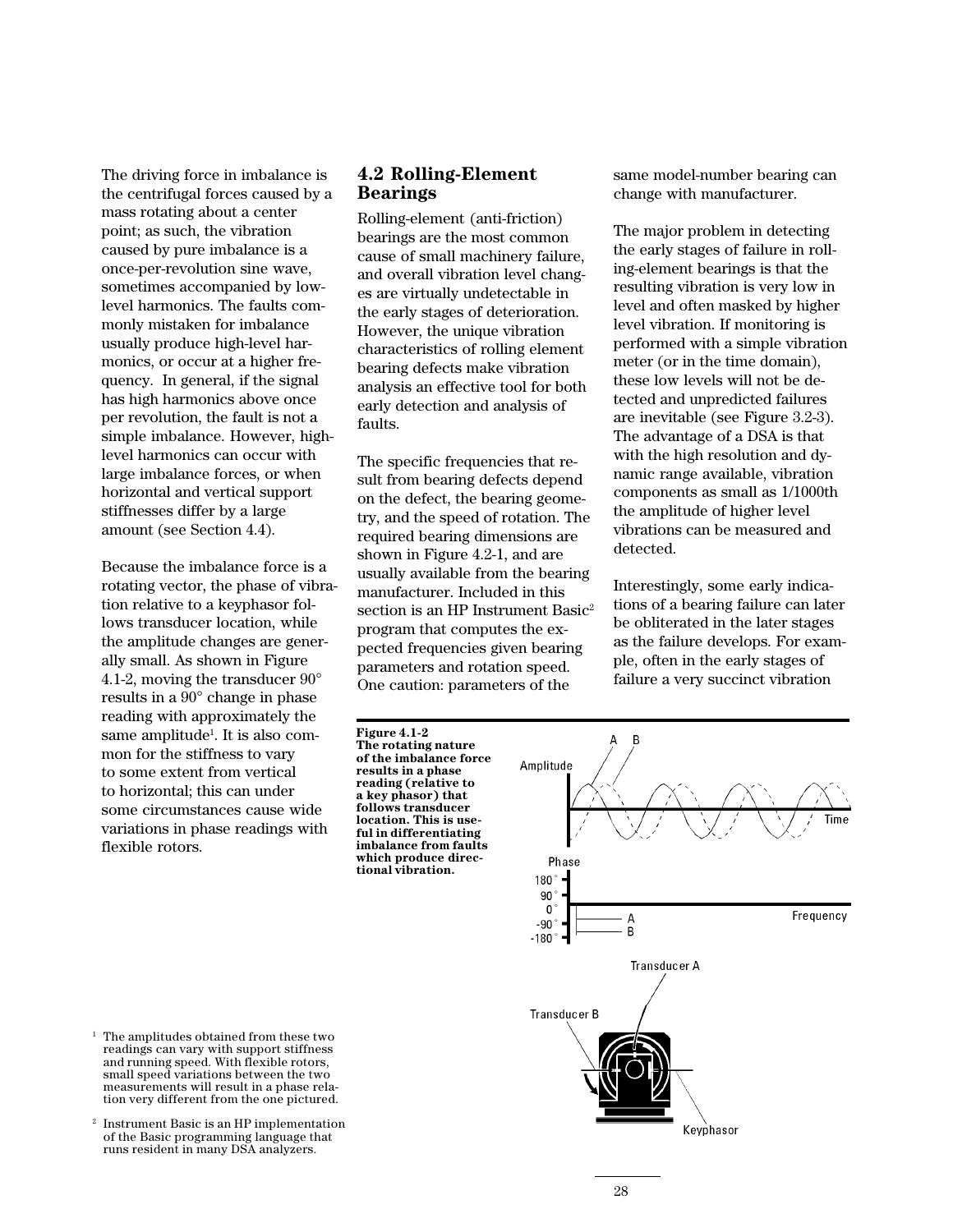component will be present. As the failure develops, the overall energy of the fault will increase, but often become more broad band in nature and difficult to detect in the presence of the other vibration components of the machine (Fig 4.2-3). This appearance of "healing" can be misleading. The example also illustrates a characteristic of frequency-spectrum analysis: it's usually easier to detect a distinct low-level narrowband tone than a wide-band signal of high levels in the presence of other signals or noise.

### **Frequencies Generated by Rolling-Element Bearing Defects**

Formulas for calculating the frequencies resulting from bearing defects are given in Table 4.2. The formulas assume a single defect, rolling contact, and a rotating inner race with fixed outer race. The results can be expressed in orders of rotation by leaving out the (RPM/60) term. The I-Basic program listing in Figure 4.2-2 will compute the bearing frequencies automatically.

If bearing dimensions are not available, inner- and outer-race defect frequencies can be approximated as 60% and 40% of the number of balls multiplied by the running speed, respectively. This approximation is possible because the ratio of ball diameter to pitch diameter is relatively constant for rolling-element bearings.

While it isn't necessary to understand the derivation of these formulas, two points of explanation may give you a better feel for them. (1) Since the balls contact both the shaft-speed inner race and the fixed speed outer race, the rate of rotation relative to the shaft center is the average, or 1/2



```
FRINT USING "16A, DD"; "Number Of Daffs:", N<br>TF F>1 THEN PRINT USING "6A, 5DZ.DD, 4A"; "Speed:", F*60, " rpm"<br>PRINT "
280 PRINT
290 IMAGE 17A, 4D. 2D, 7A
230 PRINT USING 290; "Ball pass--outer:", F/2*N*(1-B/P*COS(A)), L$<br>310 PRINT USING 290; "Ball pass--inner:", F/2*N*(1+B/P*COS(A)), L$<br>320 PRINT USING 290; "Ball spin:", F/2*N*(1+B/P*COS(A)), L$<br>330 PRINT USING 290; "Fund. train:", F/2*(1-B/P*C
```
340 END

```
29
```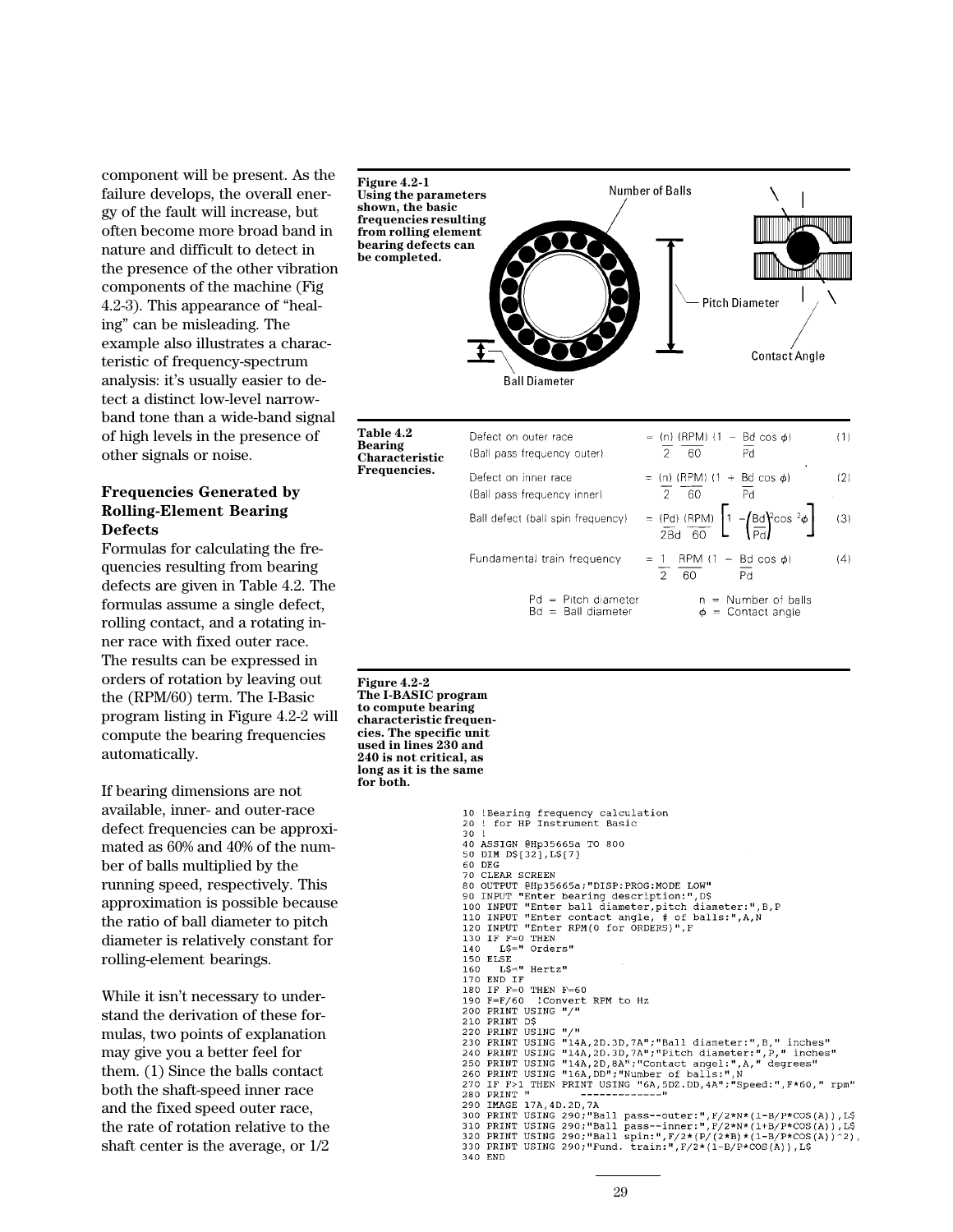the shaft speed. This is the reason for the factor of 1/2 in the formulas. (2) The term in parentheses is an adjustment for the diameter of the component in question. For example, a ball passes over defects on the inner race more often that those on the outer race, because the linear distance is shorter. Vibration components at the fundamental-train frequency, which occurs at a frequency lower that running speed, is usually caused by a severely worn cage.

Rolling-element bearing frequencies are transmitted well to the machine case (because the bearings are stiff), and are best measured with accelerometers. For bearings which provide axial support, axial measurements often provide the best sensitivity to defect vibration (because machines are usually more flexible in this direction).

#### **Example Spectra**

The example spectrum of Figure 4.2-4 is the result of a defect in the outer race. A printout of the bearing data and characteristic frequencies, computed with the program given in Figure 4.2-2, appears below the spectrum. Note the sidebands at running speed which are characteristic of most beginning spectra.

The spectrum in Figure 4.2-5 is also the result of a defect in the outer race. In this case, the characteristic ball-pass frequency has disappeared, but its harmonics remain. The component around 200 Hz is the gearmesh vibration.

### **Some Details of Spectrum Generation**

To give you better insight into how bearing spectra are generated, we'll take a look at some simulated bearing signals and their

resulting spectra. The characteristics we will focus on are:

(1) the impulsive nature of bearing vibration (which produces high frequency components),

(2) the effect of multiple defects, and

(3) modulation of the bearing characteristic frequencies by running speed.

In contrast to the sinusoidal vibration produced by imbalance, vibration produced by bearing defects is impulsive, with much sharper edges. The effect of these sharp edges is a large number of higher frequency harmonics. In Figure 4.2-6, the lower trace is a time display of a simulated defect and the upper trace is the corresponding frequency spectrum. The defects are spaced at 10 ms intervals, resulting in a harmonic spacing of 100 Hz (1/10 ms) in the frequency spectrum.

#### Factors That Modify Frequency **Characteristics**

While the computation of characteristic bearing frequencies is straightforward, several factors can modify the vibration spectrum that results from bearing defects.

A. Bearing frequencies are usually modulated by residual imbalance, which will produce sidebands at running frequency (see Figure 4.2-9). Other vibration can also modulate (or be modulated by) bearing frequencies, and bearing spectra often contain components that are sums or differences of these frequencies (see Section 5.3).

B. As bearing wear continues and defects appear around the entire surface of the race, the vibration will become much more like random noise, and discrete spectral peaks will be reduced, or disappear. This will also be the case with roughness caused by abrasive wear or lack of lubrication. Another variation that occurs in advanced stages is concentration of the defect energy in higher harmonics of the bearing characteristic frequency (see Figure 4.2-6).

C. Some of these frequencies will appear in the vibration spectrum of a good bearing. This is usually due to production tolerances, and does not imply incipient failure.

D. To modify the formulas for a stationary shaft and rotating outer race, change the signs in equations (1) and (2) of table 4.2.

E. Contact angle can change with axial load, causing small deviations from calculated frequencies.

F. Small defects in stationary races which are out of the load zone will often only produce noticeable vibration when loaded by imbalance forces (ie. once per revolution).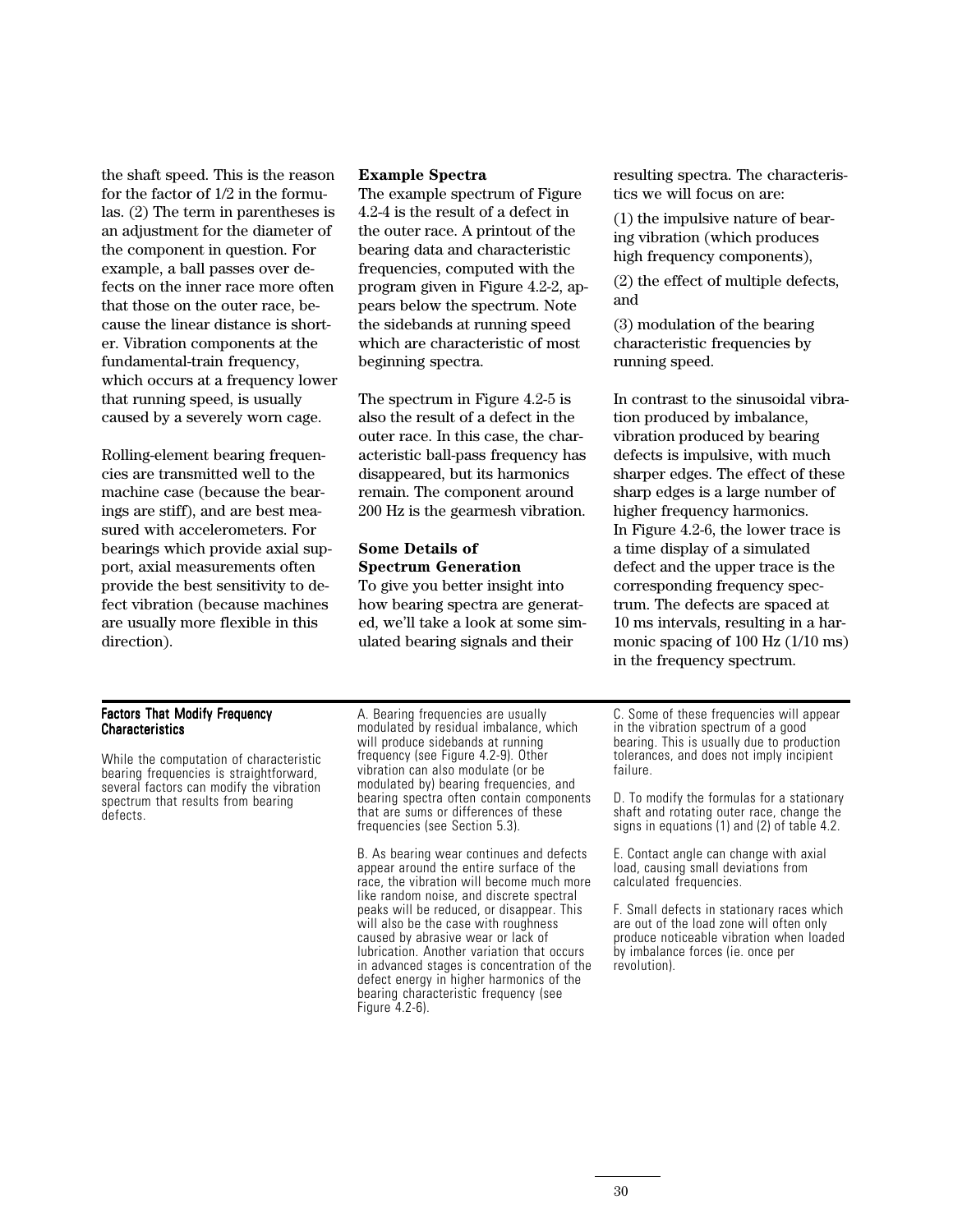#### Two important consequences of the high frequency content are:

A. High-frequency resonances in the bearing and machine structure may be excited, resulting in non-order related components not produced by other defects (except gears). One type of vibration meter designed for early detection of bearing defects de-pends on these high frequencies (20-50 kHz) to excite the natural frequency of a special accelerometer. (With no exciting frequency in this range, the output of the transducer is very low.) This type of instrument can pro-duce misleading results if the accelerometer is not carefully mounted or if the defect is such that little high frequency energy is produced.

B. High-frequency content tends to indicate the seriousness of the flaw, since shallow defects will tend to be more sinusoidal, producing fewer high-frequency defects.



**Figure 4.2-4 HP Instrument Basic print out of bearing data and characteristic frequencies with corresponding spectra. The result of a single defect on outer race is evident.**







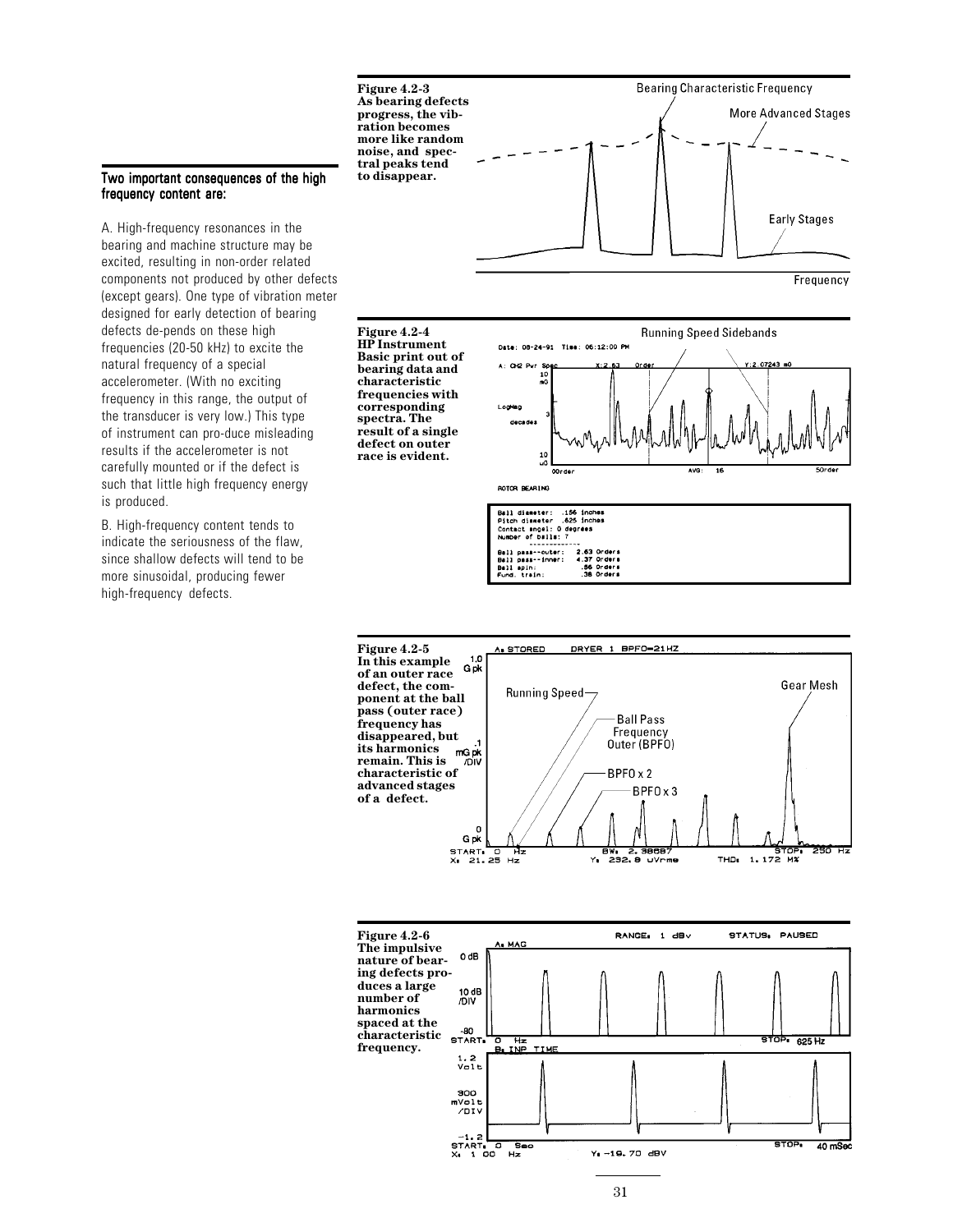### **Multiple Defects and Running Speed Sidebands**

The characteristic spectrum of multiple bearing defects is difficult to predict, depending heavily on the nature of the defects, Figures  $4.2-7(a)$  and (b) show two simulated multiple defects and their resulting spectra. Note that as long as the sequence repeats itself at the appropriate characteristic frequency, the spacing of the harmonics will be at that frequency. in this case, only the harmonic amplitudes will change.

Every machine has some residual imbalance which will amplitude modulate the bearing frequencies. In Figure 4.2-8, a bearing defect pulse is being modulated by imbalance. The imbalance component appears at the 21 Hz running speed, and as sidebands around the bearing frequency harmonics. This type of spectrum is common with bearing defects. Note that other defects, such as looseness or misalignment, will also modulate the bearing frequencies.

### **4.3 Oil Whirl in Fluid-Film Bearings**

Rotors supported by fluid-film bearings are subject to instabilities not experienced with rolling element bearings. When the instability occurs in a flexible rotor at a critical speed, the resulting vibration can be catastrophic. Several mechanisms exist for producing instabilities, including hysteresis, trapped fluid, and shaft vibration interacting with bearings. In this section we will discuss only fluid-bearing instabilities, which are the most common.

**Figure 4.2-7 Two simulated examples of multiple defects. Note that the harmonic spacing remains at the characteristic frequency.**



**Figure 4.2-8 Bearing frequencies are almost always modulated by residual imbalance at running speed.**

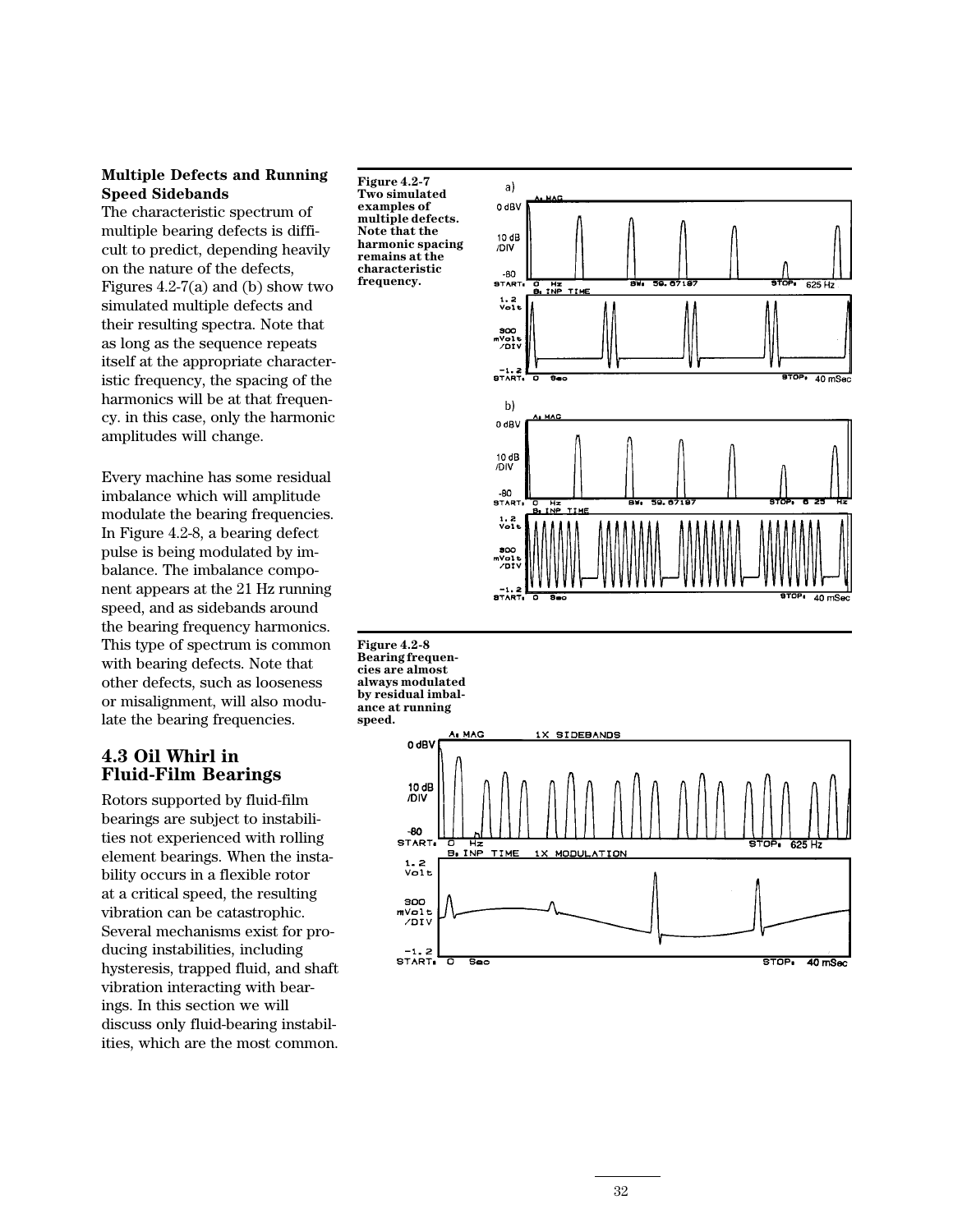A basic difference exists between vibration due to instability, and vibration due to other faults such as imbalance. Consider the case of a shaft imbalance. Vibration of the shaft is a forced response to the imbalance force, occurs at the same frequency, and is proportional to the size of the force. Instability, on the other hand, is a self-excited vibration that draws energy into vibratory motion that is relatively independent of the rotational frequency. The difference is subtle, but has a profound effect on measures taken to address the problem.

#### **Oil Whirl and Whip**

Deviation from normal operating conditions (attitude angle and eccentricity ratio) are the most common cause of instability in fluid-film bearing supported rotors. As shown in Figure 4.3-1, the rotor is supported by a thin film of oil. The entrained fluid circulates at about 1/2 the speed of the rotor (the average of shaft and housing speeds). Because of viscous losses in the fluid, the pressure ahead of the point of minimum clearance is lower than behind it. This pressure differential causes a tangential destabilizing force in the direction of the rotation that results in a whirl – or precession – of the rotor at slightly less than 1/2 rotational speed (usually 0.43 - 0.48).

Whirl is inherently unstable, since it increases centrifugal forces which in turn increase whirl forces. Stability is normally maintained through damping in the rotor-bearing system. The system will become unstable when the fluid can no longer support the shaft, or when the whirl frequency coincides with a shaft-natural frequency.

Changes in oil viscosity or pressure, and external preloads are among the conditions that can lead to a reduction in the ability of the fluid to support the shaft. In some cases, the speed of the machine can be reduced to eliminate instability until a permanent remedy can be found. Stability sometimes involves a delicate balance of conditions, and changes in the operating environment may require a bearing redesign (e.g. with tilting pad or pressure dam designs). Whirl may also cause instability when the shaft reaches

twice critical speed. At this speed, the whirl (which is approximately 1/2 running speed) will be at the critical speed, resulting in a large vibration response that the fluid film may no longer be able to support. The spectral map display of Figure 4.3-2 illustrates how oil whirl becomes unstable oil whip when shaft speed reaches twice critical and the oil whirl coincides with a rotor-natural frequency. Whirl must be suppressed if the machine is to be run at greater than twice the critical speed.



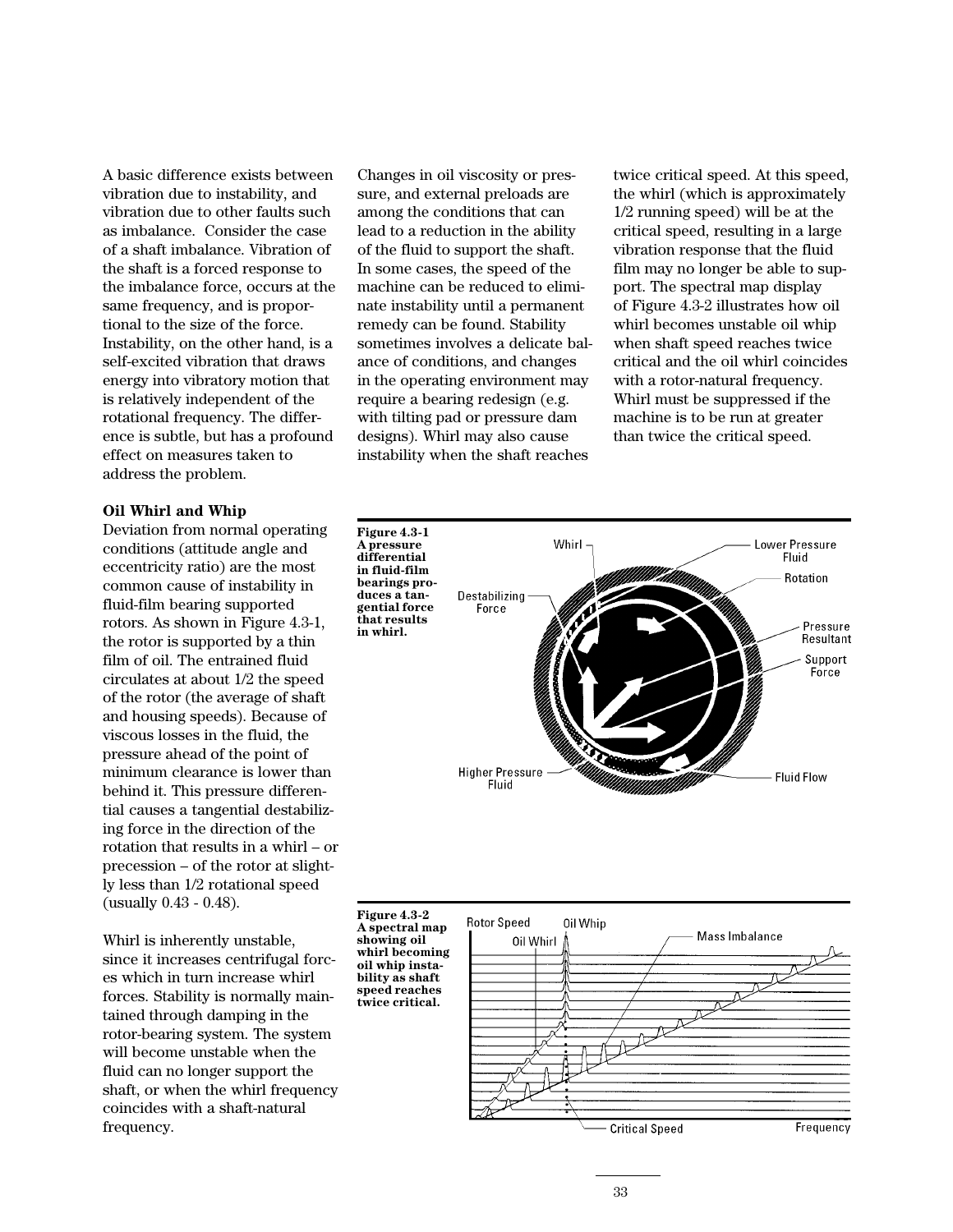### **4.4 Misalignment**

Vibration due to misalignment is usually characterized by a 2x running speed component and high axial vibration levels. When a misaligned shaft is supported by rolling-element bearing, these characteristic frequencies may also appear. Phase, both end to end on the machine and across the coupling, is a useful tool for differentiating misalignment from imbalance.

Misalignment takes two basic forms: (1) preload from a bent shaft or improperly seated bearing, (2) offset of the shaft center lines of machines in the same train and (3) angular misalignment. Flexible couplings increase the ability of the train to tolerate misalignment; however, they are not a cure for serious alignment problems. The axial component of the force due to misalignment is shown in Figure 4.4-2. Machines are often more flexible in the axial direction, with the result that high levels of axial vibration usually accompany misalignment. The high axial levels are a key indicator of misalignment.

High second harmonic vibration levels are also a common result of misalignment. The ratio of 1x to 2x component levels can be used as an indicator of severity. Second harmonics are caused by stiffness asymmetry in the machine and its supports, or in the coupling. This asymmetry causes a sinusiodal variation in response level – a form of rotating impedance vector. The vibration that results from the rotating force and impedance vectors contains a component at twice the rotating frequency, as shown in Figure 4.4-1.

Vibration due to misalignment often also contains a large number of harmonics, much like the characteristic spectra of looseness and excessive clearance. The key distinguishing feature is a high 2x component, especially in the axial direction.

#### **Using Phase to Detect Misalignment**

As shown in Figure 4.4-2, the axial vibration at each end of the machine (or across the coupling) is 180º out of phase. This relationship can be used to differentiate misalignment from imbalance, which produces in-phase axial vibration. This test cannot be used in the radial direction, since imbalance phase varies with the type of imbalance. Relative phase can be measured with a singlechannel DSA using a keyphaser reference, or directly with a dualchannel DSA (see Section 6.8).

#### Several notes of caution relative to phase measurements are appropriate at this point:

A. Machine dynamics will affect phase read-ings, so that the axial phase relationship may be 150° or 200° rather than precisely 180°.

B. Transducer orientation is important. stages of gear defects are often difficult to analyze. Transducers mounted axially to the outside of the machine will most often be oriented in opposite directions. If this is the case, a  $180^\circ$  phase relationship will be measured as 0°.

C. Great care must be exercised when meas-uring relative phase with a singlechannel DSA. Two measurements are required, each referenced to the shaft with a keyphasor (or similar reference). These measurements should be made at the same speed. In gen-eral, you should make more than one meas-urement at each point to insure that phase readings are repeatable.



**Figure 4.4-2 A bent or misaligned shaft results in a high level of axial vibration.**

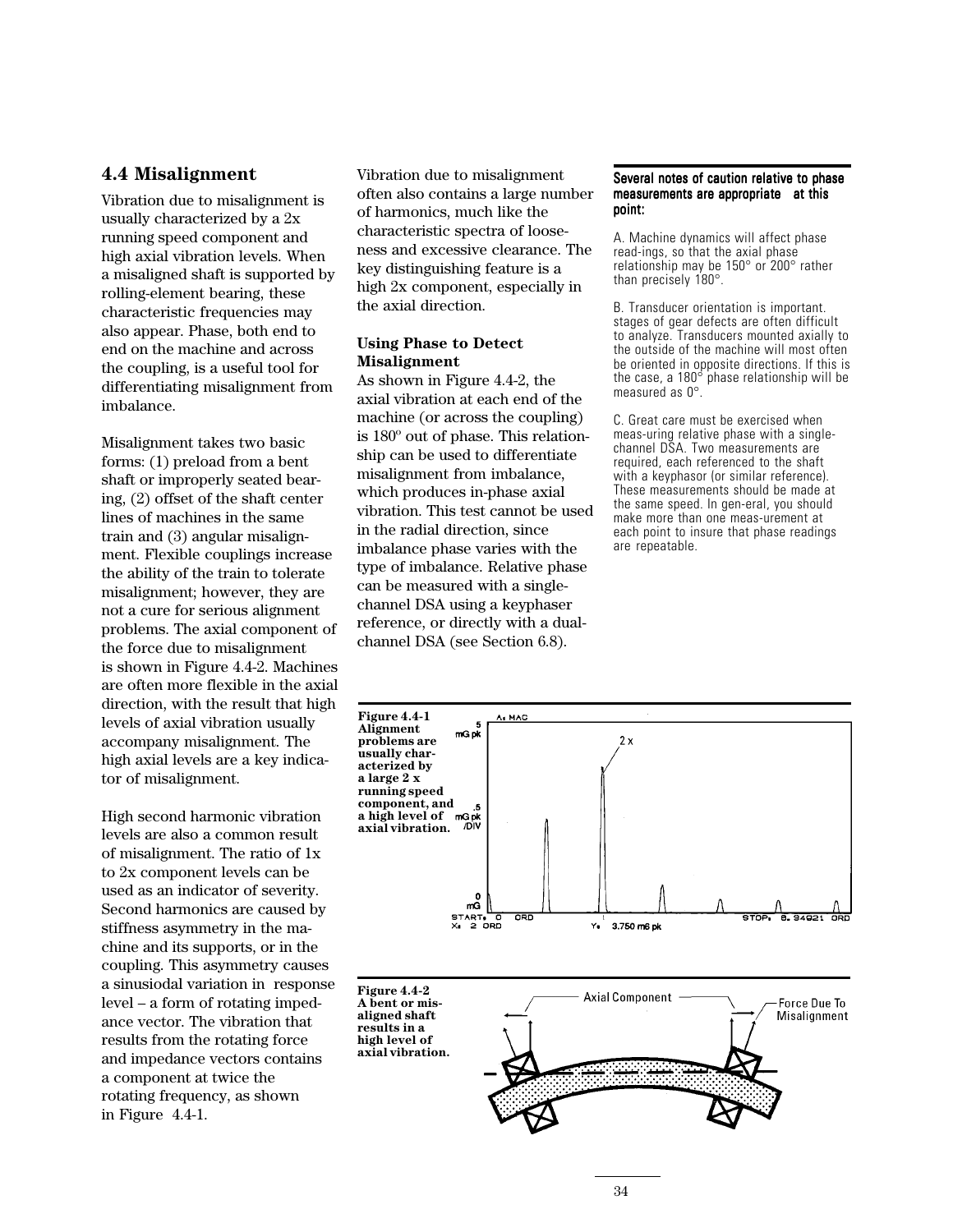### **4.5 Mechancial Looseness**

Mechanical looseness usually involves mounts or bearing caps, and almost always results in a large number of harmonics in the vibration spectrum. Components at integer fractions of running speed may also occur. Looseness tends to produce vibration that is directional, a characteristic that is useful in differentiating looseness from rotational defects such as imbalance. A technique that works well for detecting and analyzing looseness, is to make vibration measurements at several points on the machine. Measured vibration level will be highest in the direction and vicinity of the looseness. Also measuring vibration level on a bolt and comparing the level measured on the housing can pinpoint where to shim and torque.

The harmonics that characterize looseness are a result of impulses and distortion (limiting) in the machine response. Also, measuring vibration level on a bolt and comparing the level measured on the housing can pinpoint where to shim and troque. Consider the bearing shell in Figure 4.5. When it is tight, the response to imbalance at the transducer is sinusoidally varying. When the mounting bolt is loose, there will be truncations when the looseness is taken

up. While these waveforms are idealized, the mechanism for producing harmonics should be clear. The general term for deviation from expected behavior, as when the sinusoidal vibration is interrupted by a mechanical limit, is non-linearity.

Belt drives present one situation where looseness does not result in a large number of harmonics. In this case, the impacts and sharp truncations are damped by the

**Figure 4.5**

**harmonics.**

belt and the resulting vibration is largely once per revolution. The directionality that usually accompanies looseness results in vibration levels that vary significantly with transducer direction. In other words, while imbalance response is usually about the same in horizontal and vertical directions, looseness in a mount that produces a large vertical component may produce a much smaller horizontal component.

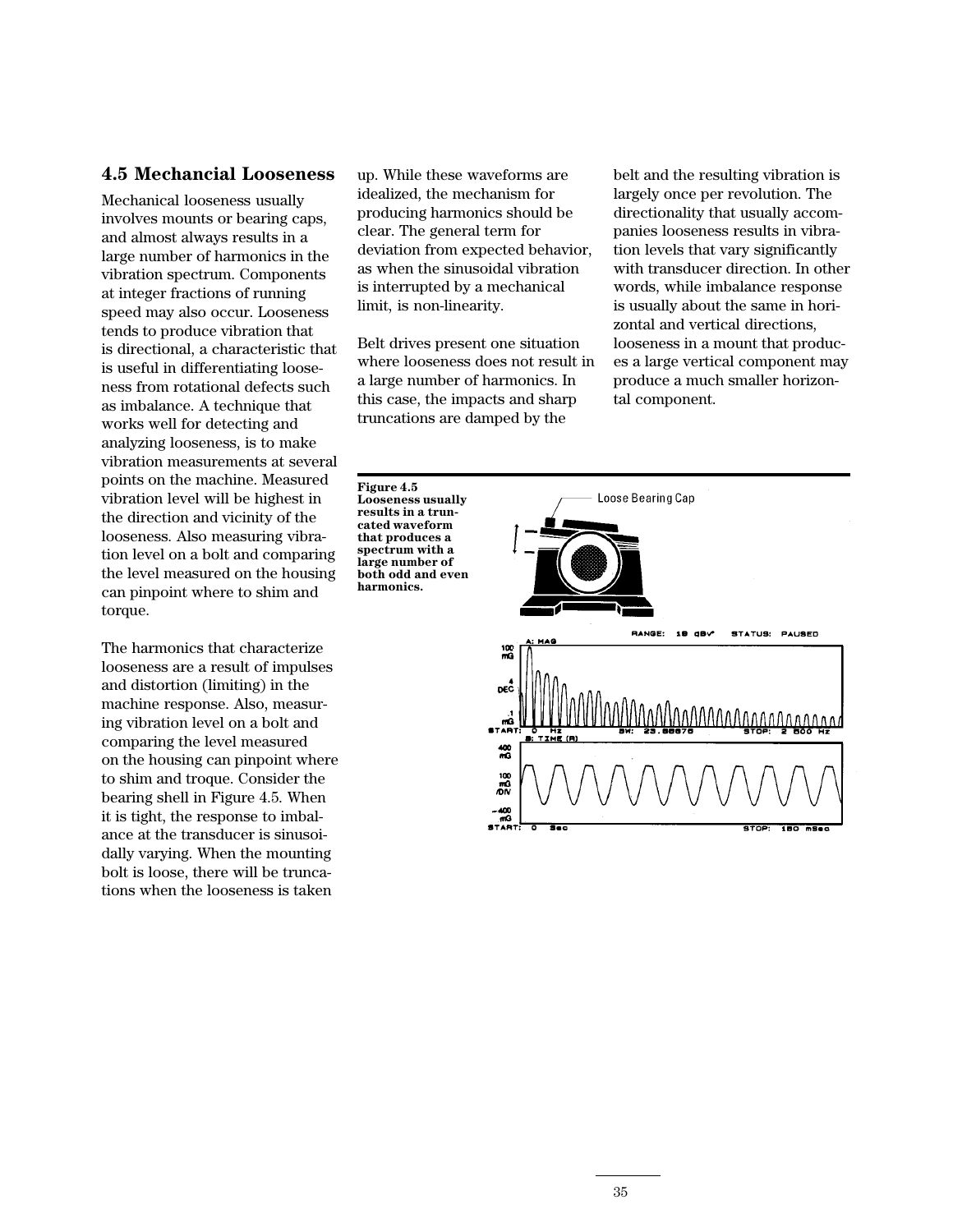### **4.6 Gears**

Gear problems are characterized by vibration spectra that are typically easy to recognize, but difficult to interpret. The difficulty is due to two factors: (1) it is often difficult to mount the transducer close to the problem, and (2), the number of vibration sources in a muilti-gear drive result in a complex assortment of gear mesh, modulation, and running frequencies. Because of the complex array of components that must be identified, the high resolution provided by a DSA is a virtual necessity. It is helpful to detect problems early through regular monitoring, since the advanced stages of gear defects are often difficult to analyze. Baseline vibration spectra are helpful in analysis because highlevel components are common even in new gear boxes. Baseline spectra taken when the gearbox is in good condition make it easier to identify new components, or components that change significantly in level.

#### **Characteristic Gear Frequencies**

*A. Gear Mesh:* This is the frequency most commonly associated with gears, and is equal to the number of teeth multiplied by the rotational frequency. Figure 4.6-2 is a simulated vibration spectrum of a gearbox with a 15-tooth gear running at 3000 rpm (50 Hz). The gear-mesh frequency is 15 x  $15 = 750$  Hz. This component will appear in the vibration spectrum whether the gear is bad or not. Low-level-running-speed sidebands around the gearmesh frequency are also common. These are usually caused by small amounts of eccentricity or backlash.

The amplitude of the gearmesh component can change significantly with operating conditions, implying that gearmesh level is not a reliable indication of condition. On the other hand, high-level sidebands or large amounts of energy under the gearmesh or gear-natural-frequency components (Figure 4.6-2), are a good indication that a problem exits.

*B. Natural Frequencies:* The impulse that results from large gear defects usually excites the natural frequencies of one or more gears in a set. Often this is the key indication of a fault, since the amplitude of the gearmesh frequency does not always change. In the simulated vibration spectrum of Figure 4.6-2, the gearmesh frequency is 1272 Hz. The broadband response around 600 Hz is centered on a gear-natural frequency, with sidebands at the running speed of the bad gear. The high-resolution-zoomed spectrum of 4.6-2(b) shows this detail.

*C. Sidebands:* Frequencies generated in a gearbox can be modulated by backlash, eccentricity, loading, bottoming, and pulses produced by defects. The sidebands produced are often valuable in determining which gear is bad. In the spectrum of Figure 4.6-2(b), for example, the sidebands around the natural frequency indicate that the bad gear has a running speed of 12.5 Hz. In the case of eccentricity, the gearmesh frequency will usually have sidebands at running speed. Hints On Gear Analysis

A. Select And Mount Transducers Carefully. If gearmesh or natural frequencies above 2000 Hz are expected, use an accelerometer. Mounting should be in the radial direction for spur gears, axial for gears that take a thrust load, and as close to the bearings as possible.

B. Determine Natural Frequencies. Since recognition of natural frequencies is so important for analysis, take every opportunity to determine what they are. This can be done by impacting the shaft of the as-sembled gearbox, and measuring the vibration response of the housing. This measurement should be done with a twochannel DSA for best results (Section 6.8), but a single-channel measurement will give you an idea of the frequencies to expect.

C. Identify Frequencies. Take the time to diagram the gearbox, and identify gearmesh and shaft speed frequencies. Even if you don't know the natural frequencies, shaft speed sidebands will often indicate the bad gear.

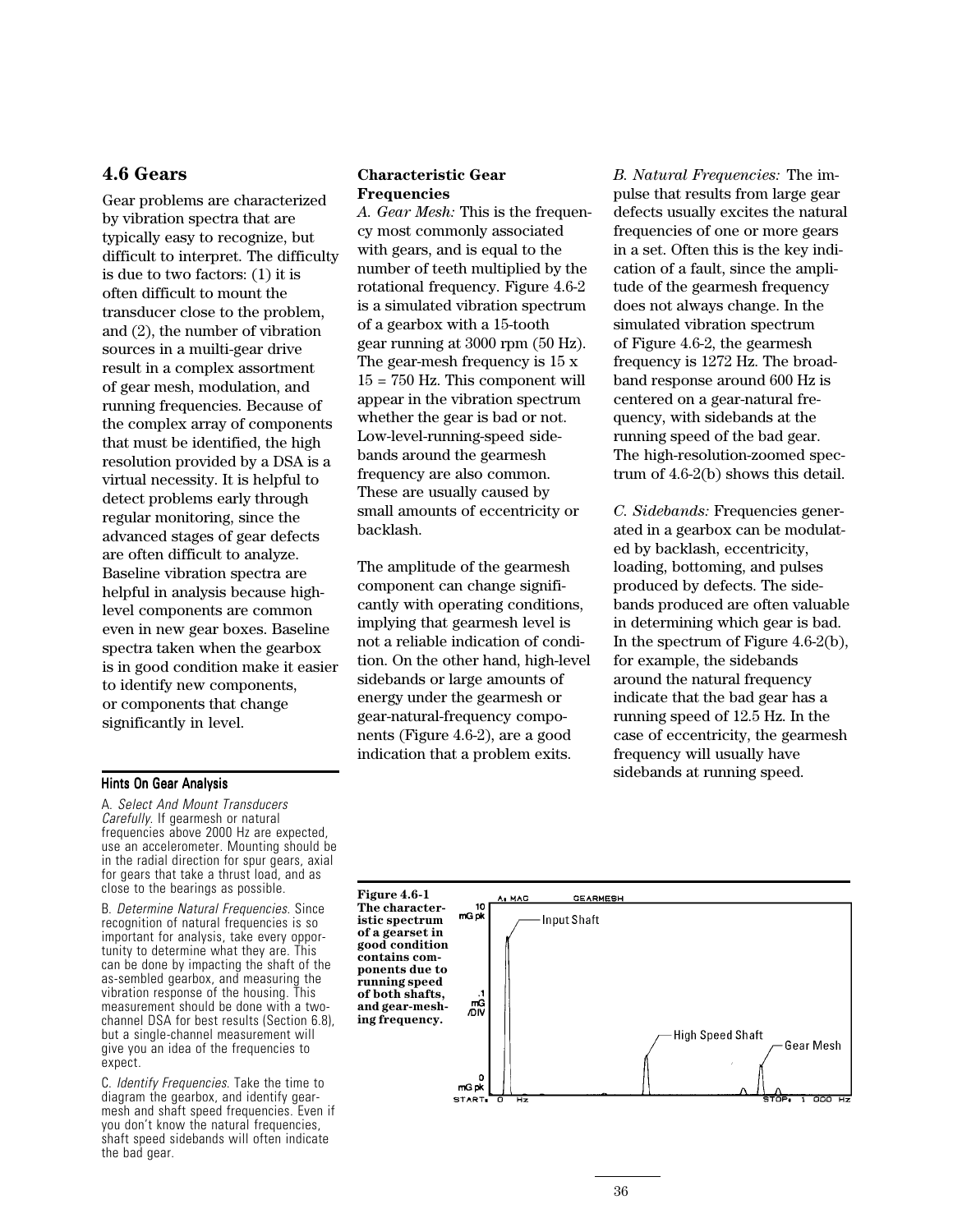#### **4.7 Blades and Vanes**

Problems with blades and vanes are usually characterized by high fundamental vibration or a large number of harmonics near the blade or vane passing frequency. Some components of passing frequency (number of blades or vanes x speed) are always present, and levels can vary markedly with load. This is especially true for high speed machinery, and makes the recording of operating parameters critical. It is very helpful in the analysis stage to have baseline spectra for several operating levels.

If a blade or vane is missing, the result will typically be imbalance, resulting in high 1x vibration. For more subtle problems such as cracked blades, changes in the vibration are both difficult to detect and difficult to quantify. Detection is a problem, especially in high- speed machinery, because blade vibration can't be measured directly. Strain gauges can be used, but the signal must be either tele-metered or transferred through slip rings. Indirect detection produces a spectrum that is the result of complex interactions that may be difficult to explain. This, combined with the large variation of levels with load, make spectra difficult to interpret quantitatively.

One characteristic that often appears in missing- or crackedblade spectra is a large number of harmonics around the blade passing frequency. Figure 4.7 shows how a space in the vibration signal greatly increases the number of harmonics without changing the fundamental frequency.

**Figure 4.6-2 Gear natural frequencies, excited by impulses from large defects, are often the only indication of problems. The zoom spectrum in (b) shows the natural frequency, with sidebands that correspond to running speed of the bad gear.**





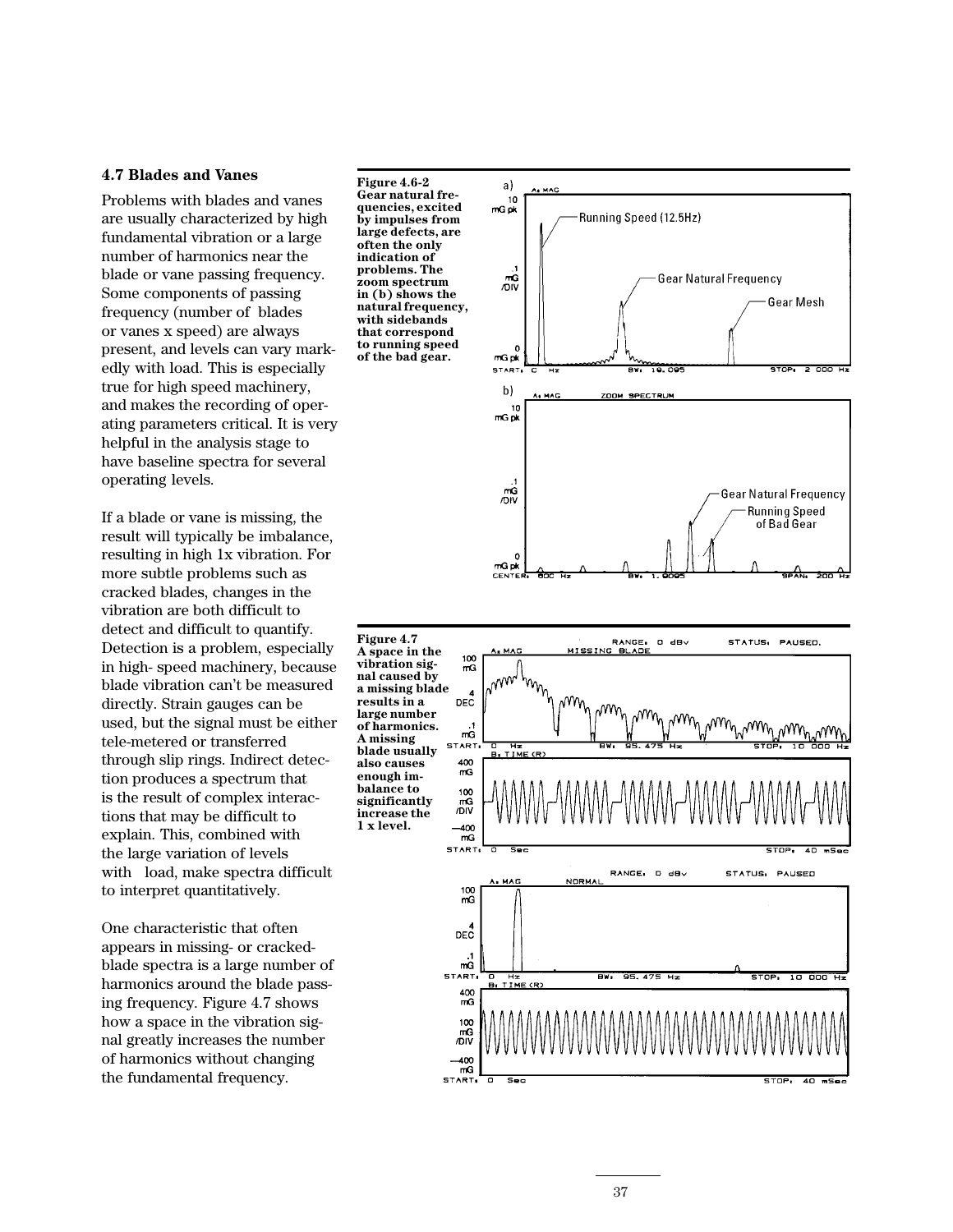### **4.8 Resonance**

Problems with resonance occur when natural frequencies of the shaft, machine housing, or attached structures are excited by running speed (or harmonics of running speed). These problems are usually easy to identify because levels drop appreciably when running speed is raised or lowered. Spectral maps are especially useful for detecting resonance vibration because the strong dependence on rotational speed is readily apparent (see Figure 4.8). Phase is also a useful tool for differentiating resonances from rotationally related components. Say, for example, that you encounter a high level of vibration at 16-times running speed. If the vibration is rotationally related (e.g. a blade passing frequency), the phase relative to a keyphasor signal or residual imbalance will be constant. If the vibration is a

resonance, the phase will not be constant. This is a useful technique when it is not practical to vary the speed of the machine.

Piping is one of the most common sources of resonance problems. When running speed coincides with a natural frequency of the pipe, the resulting vibration will be excessive, and strain on both the pipe and the machine can lead to early failure. The most logical approach is to change the natural frequency of the pipe. It can be raised by making the pipe shorter or stiffer (e.g. by adding a support), or lowered by making the pipe longer (see Figure 2.1-9). The same rules apply to any attached structure. Structural analysis of the structure by measuing operating mode shapes is useful in determining optimal positioning of supports and braces.

Shaft resonance problems in highspeed machinery are sometimes caused by changes in the stiffness provided by fluid-film bearings, load changes, or by the effects of machines added to the train. Bearing wear, for example, can reduce the stiffness of the shaft/ bearing system, and lower the resonant frequency to running speed multiples. Coupling changes can raise or lower torsional natural frequencies to running speed. The dynamics of these situations can be quite complex, and are beyond the scope of this note. Hewlett-Packard application note AN 243-3 deals with the topic of measuring the resonance and structural properties of machines in some detail. The key is to understand that maintenance and installation related factors can alter assumptions made in the rotor design.



**Figure 4.8 Spectral Maps are especially useful for analyzing vibration due to**

**resonances.**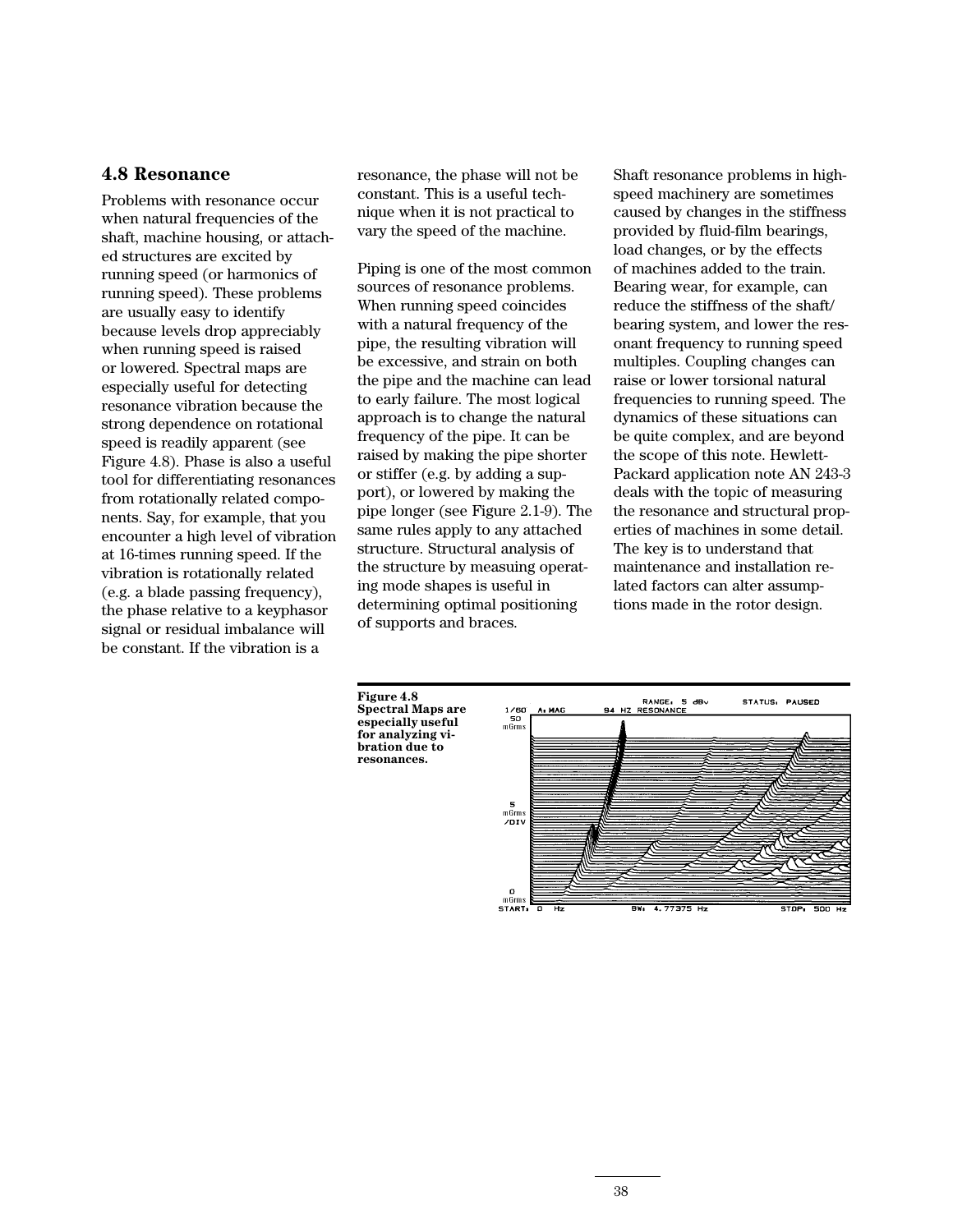### **4.9 Electric Motors**

Excessive vibration in electric motors can be caused by either mechanical, or electromagnetic defects. The latter can often be isolated by removing power: vibration caused by electrical or magnetic defects will disappear. The high frequency resolution of DSAs is key for analyzing electrical problems in induction motors, since running speed and power-line related components are often very closely spaced (see Section 6.3 on resolution).

Vibration caused by electrical problems in induction motors can be analyzed to determine the nature of the defect. In general, a stationary defect such as a shorted stator produces a 2 x powerline frequency component. A rotating defect, such as a broken rotor bar, produces 1 x running speed with 2 x slip frequency sidebands. (Slip frequency = line synchronous frequency – running frequency).

The vibration spectrum of induction motors always contains significant components at powerline frequency times the number of poles. A great deal of research has been done on the subject of relating the spectrum of the electric supply current to specific problems. A number of commercially available software products which can readily identify electric-motor faults from frequency spectra of the current taken with a DSA and a current probe.

### **4.10 Summary Tables**

Tables 4.10-1 (below) and 4.10-2 (next page) summarize the vibration characteristics information in this chapter. This information should be used as a guide only, since the vibration resulting from specific defects can be modified by machinery dynamics.

#### **Table 4.10-1 Phase Characteristics of Common Vibration Sources**

| <b>Source</b>                     | Characteristics*                                                                                 |  |
|-----------------------------------|--------------------------------------------------------------------------------------------------|--|
| Rolling element<br>bearing defect | Unstable                                                                                         |  |
| Electrical                        | Unstable unless synchronous motor                                                                |  |
| Gear mesh                         | Unstable                                                                                         |  |
| Imbalance                         | Stable unless caused by uneven loading or cavitation.<br>Phase follows transducer location (4.1) |  |
| Looseness                         | Unstable; may be highly directional                                                              |  |
| Misalignment                      | Stable; relation between axial phase at shaft<br>ends should be approximately 180°               |  |
| Oil whirl                         | Unstable                                                                                         |  |
| Resonance                         | Unstable; large phase change with change in<br>speed in rpm.                                     |  |